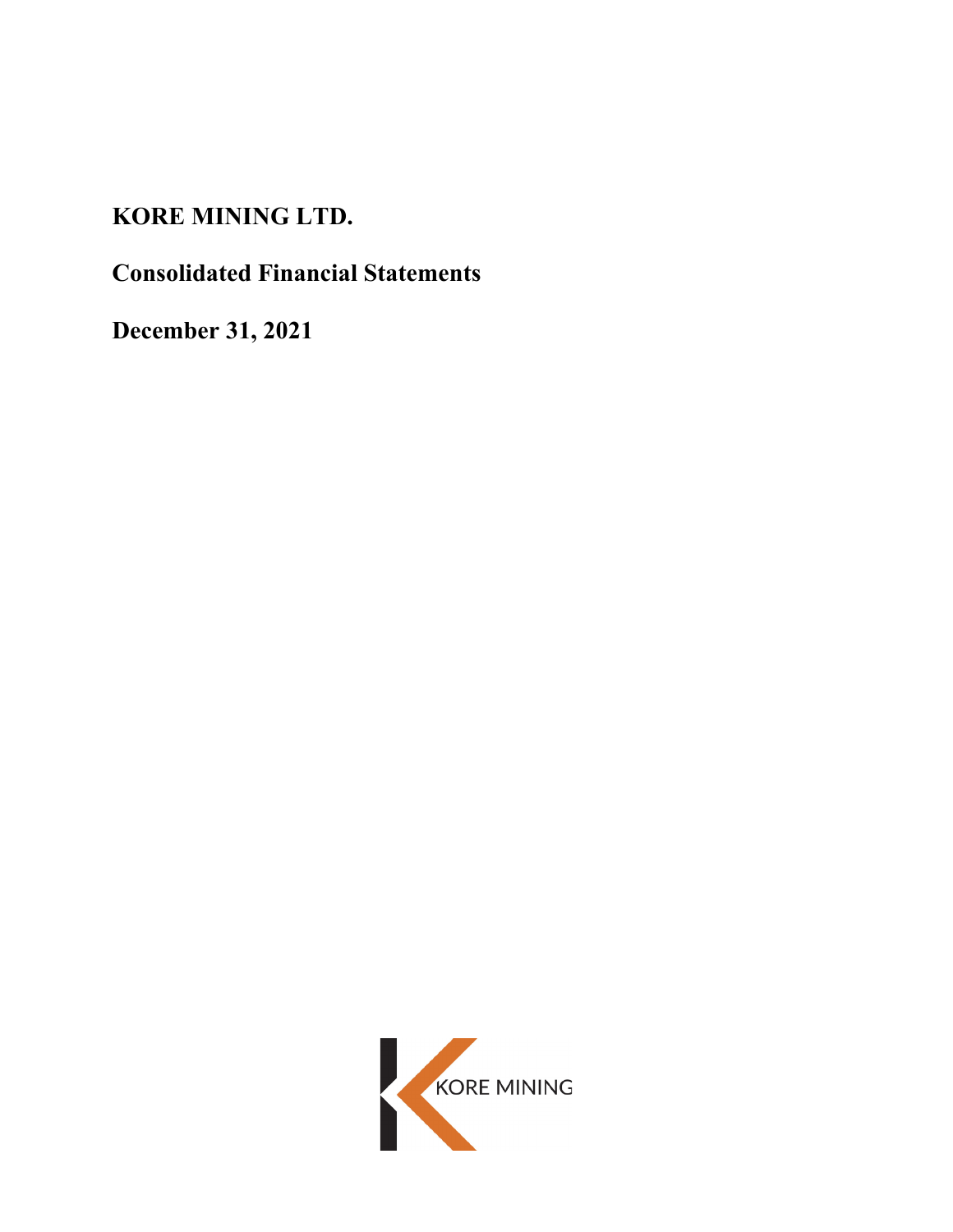

# Independent auditor's report

To the Shareholders of KORE Mining Ltd.

# **Our opinion**

In our opinion, the accompanying consolidated financial statements present fairly, in all material respects, the financial position of KORE Mining Ltd. and its subsidiaries (together, the Company) as at December 31, 2021 and 2020, and its financial performance and its cash flows for the years then ended in accordance with International Financial Reporting Standards as issued by the International Accounting Standards Board (IFRS).

#### **What we have audited**

The Company's consolidated financial statements comprise:

- the consolidated statements of financial position as at December 31, 2021 and 2020;
- the consolidated statements of income (loss) and comprehensive income (loss) for the years then ended;
- the consolidated statements of cash flows for the years then ended;
- the consolidated statements of changes in equity for the years then ended; and
- the notes to the consolidated financial statements, which include significant accounting policies and other explanatory information.

# **Basis for opinion**

We conducted our audit in accordance with Canadian generally accepted auditing standards. Our responsibilities under those standards are further described in the *Auditor's responsibilities for the audit of the consolidated financial statements* section of our report.

We believe that the audit evidence we have obtained is sufficient and appropriate to provide a basis for our opinion.

#### **Independence**

We are independent of the Company in accordance with the ethical requirements that are relevant to our audit of the consolidated financial statements in Canada. We have fulfilled our other ethical responsibilities in accordance with these requirements.

PricewaterhouseCoopers LLP PricewaterhouseCoopers Place, 250 Howe Street, Suite 1400, Vancouver, British Columbia, Canada V6C 3S7 T: +1 604 806 7000, F: +1 604 806 7806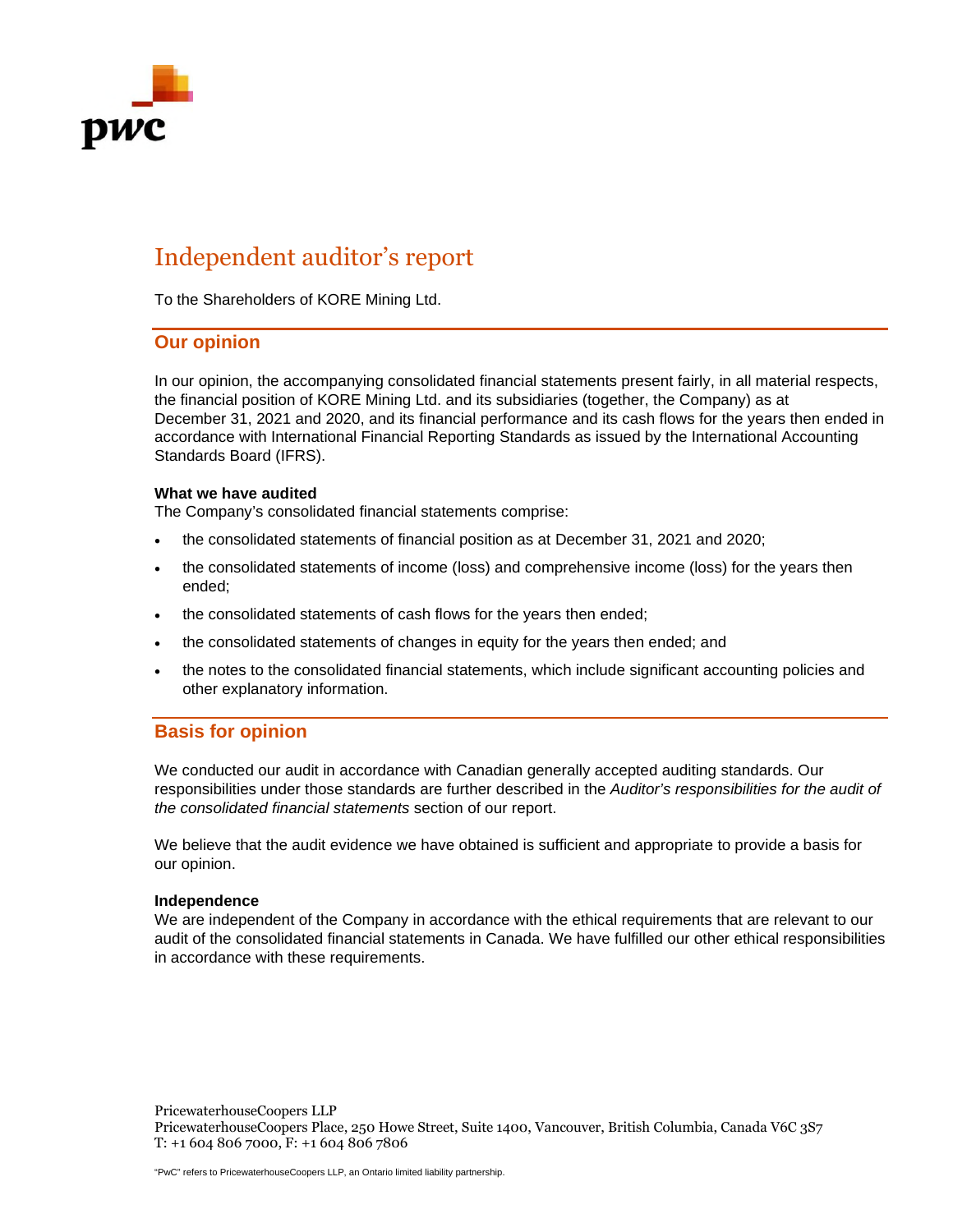

# **Material uncertainty related to going concern**

We draw attention to note 2 in the consolidated financial statements, which describes events or conditions that indicate the existence of a material uncertainty that may cast significant doubt about the Company's ability to continue as a going concern. Our opinion is not modified in respect of this matter.

# **Other information**

Management is responsible for the other information. The other information comprises the Management's Discussion and Analysis.

Our opinion on the consolidated financial statements does not cover the other information and we do not express any form of assurance conclusion thereon.

In connection with our audit of the consolidated financial statements, our responsibility is to read the other information identified above and, in doing so, consider whether the other information is materially inconsistent with the consolidated financial statements or our knowledge obtained in the audit, or otherwise appears to be materially misstated.

If, based on the work we have performed, we conclude that there is a material misstatement of this other information, we are required to report that fact. We have nothing to report in this regard.

# **Responsibilities of management and those charged with governance for the consolidated financial statements**

Management is responsible for the preparation and fair presentation of the consolidated financial statements in accordance with IFRS, and for such internal control as management determines is necessary to enable the preparation of consolidated financial statements that are free from material misstatement, whether due to fraud or error.

In preparing the consolidated financial statements, management is responsible for assessing the Company's ability to continue as a going concern, disclosing, as applicable, matters related to going concern and using the going concern basis of accounting unless management either intends to liquidate the Company or to cease operations, or has no realistic alternative but to do so.

Those charged with governance are responsible for overseeing the Company's financial reporting process.

# **Auditor's responsibilities for the audit of the consolidated financial statements**

Our objectives are to obtain reasonable assurance about whether the consolidated financial statements as a whole are free from material misstatement, whether due to fraud or error, and to issue an auditor's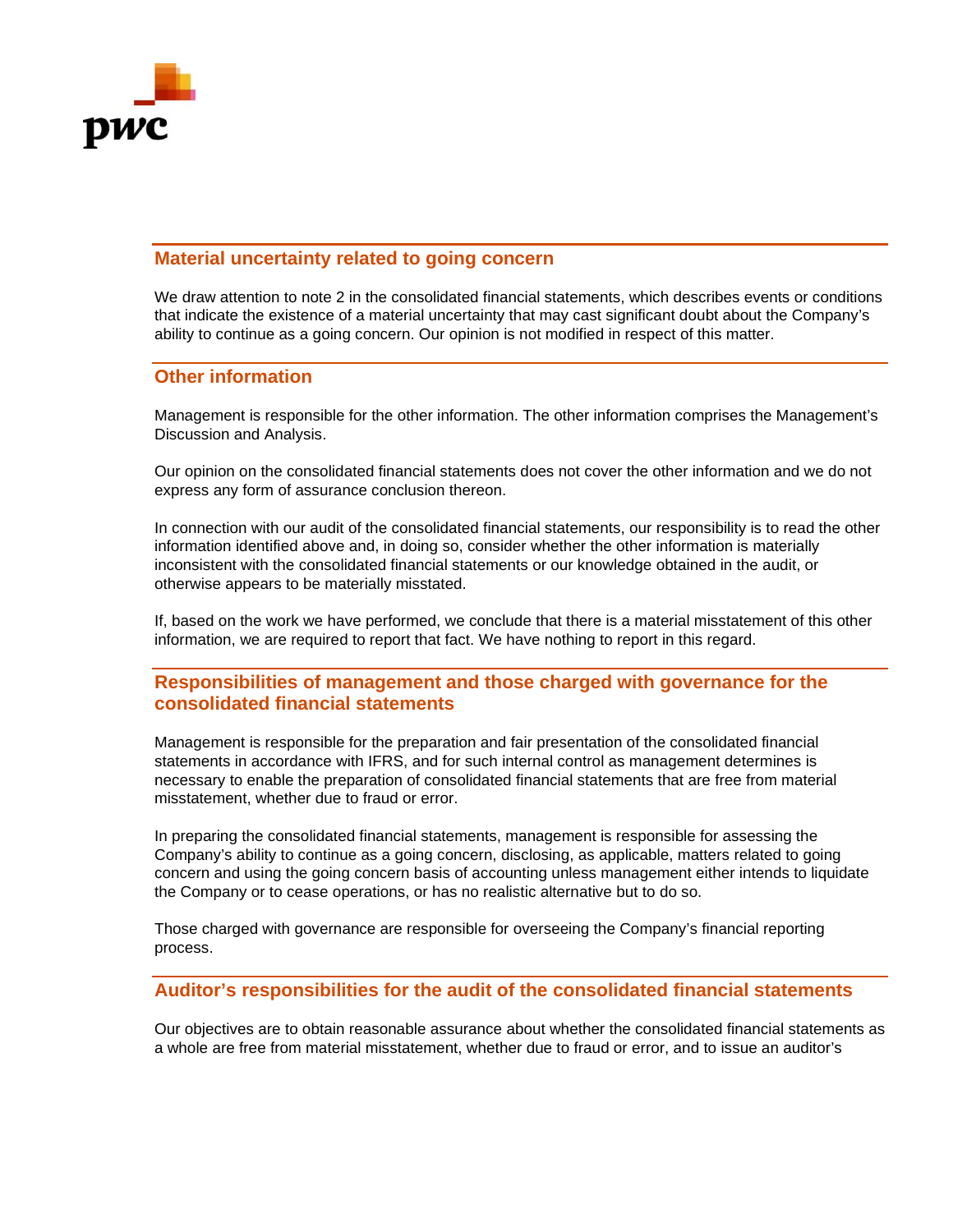

report that includes our opinion. Reasonable assurance is a high level of assurance, but is not a guarantee that an audit conducted in accordance with Canadian generally accepted auditing standards will always detect a material misstatement when it exists. Misstatements can arise from fraud or error and are considered material if, individually or in the aggregate, they could reasonably be expected to influence the economic decisions of users taken on the basis of these consolidated financial statements.

As part of an audit in accordance with Canadian generally accepted auditing standards, we exercise professional judgment and maintain professional skepticism throughout the audit. We also:

- Identify and assess the risks of material misstatement of the consolidated financial statements, whether due to fraud or error, design and perform audit procedures responsive to those risks, and obtain audit evidence that is sufficient and appropriate to provide a basis for our opinion. The risk of not detecting a material misstatement resulting from fraud is higher than for one resulting from error, as fraud may involve collusion, forgery, intentional omissions, misrepresentations, or the override of internal control.
- Obtain an understanding of internal control relevant to the audit in order to design audit procedures that are appropriate in the circumstances, but not for the purpose of expressing an opinion on the effectiveness of the Company's internal control.
- Evaluate the appropriateness of accounting policies used and the reasonableness of accounting estimates and related disclosures made by management.
- Conclude on the appropriateness of management's use of the going concern basis of accounting and, based on the audit evidence obtained, whether a material uncertainty exists related to events or conditions that may cast significant doubt on the Company's ability to continue as a going concern. If we conclude that a material uncertainty exists, we are required to draw attention in our auditor's report to the related disclosures in the consolidated financial statements or, if such disclosures are inadequate, to modify our opinion. Our conclusions are based on the audit evidence obtained up to the date of our auditor's report. However, future events or conditions may cause the Company to cease to continue as a going concern.
- Evaluate the overall presentation, structure and content of the consolidated financial statements, including the disclosures, and whether the consolidated financial statements represent the underlying transactions and events in a manner that achieves fair presentation.
- Obtain sufficient appropriate audit evidence regarding the financial information of the entities or business activities within the Company to express an opinion on the consolidated financial statements. We are responsible for the direction, supervision and performance of the group audit. We remain solely responsible for our audit opinion.

We communicate with those charged with governance regarding, among other matters, the planned scope and timing of the audit and significant audit findings, including any significant deficiencies in internal control that we identify during our audit.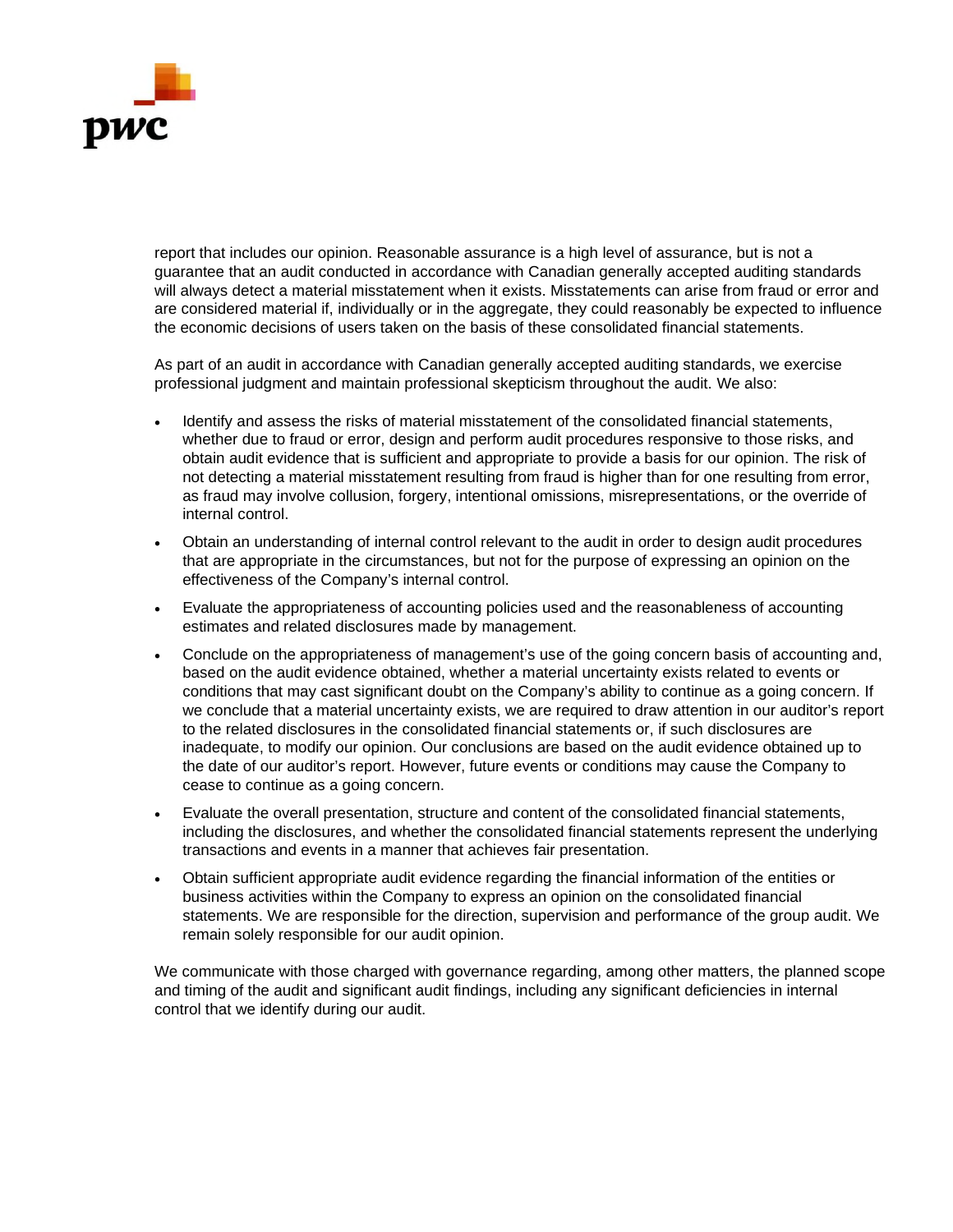

We also provide those charged with governance with a statement that we have complied with relevant ethical requirements regarding independence, and to communicate with them all relationships and other matters that may reasonably be thought to bear on our independence, and where applicable, related safeguards.

The engagement partner on the audit resulting in this independent auditor's report is Lana Kirk.

# **/s/PricewaterhouseCoopers LLP**

Chartered Professional Accountants

Vancouver, British Columbia April 27, 2022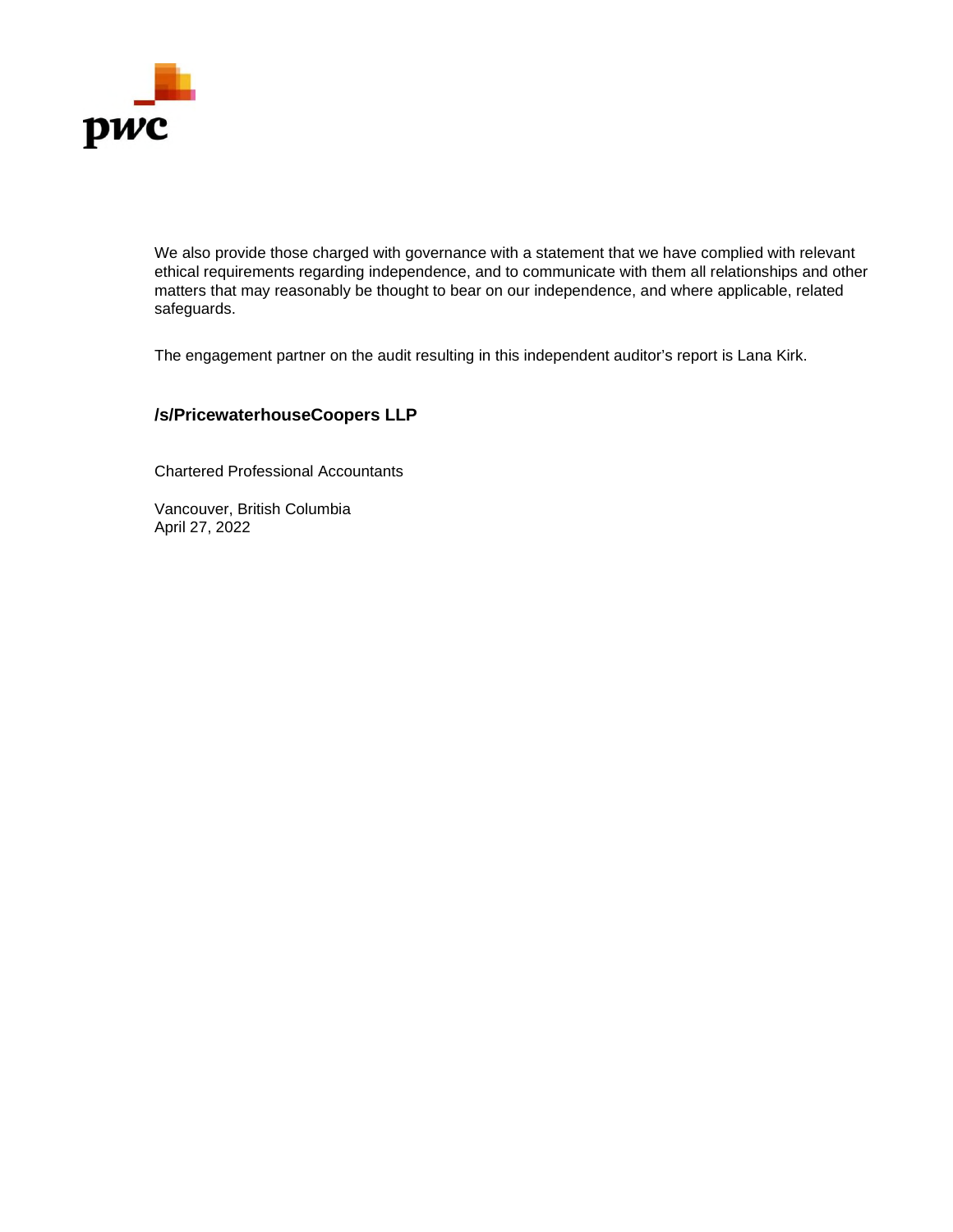# **KORE MINING LTD.**

# **Consolidated Statements of Financial Position**

*(Expressed in Canadian dollars unless otherwise noted)* 

| As at                                      |                |                           | December 31, 2021 | December 31, 2020 |              |  |  |
|--------------------------------------------|----------------|---------------------------|-------------------|-------------------|--------------|--|--|
|                                            | Note           |                           |                   |                   |              |  |  |
| <b>Current assets</b>                      |                |                           |                   |                   |              |  |  |
| Cash and cash equivalents                  |                | $\boldsymbol{\mathsf{S}}$ | 3,592,702         | \$                | 4,906,361    |  |  |
| Amounts receivable                         |                |                           | 186,970           |                   | 94,069       |  |  |
| Prepaid expenses                           |                |                           | 125,818           |                   | 272,096      |  |  |
| <b>Total current assets</b>                |                |                           | 3,905,490         |                   | 5,272,526    |  |  |
| <b>Non-current assets</b>                  |                |                           |                   |                   |              |  |  |
| Deposits                                   |                |                           | 230,985           |                   | 110,534      |  |  |
| Equipment                                  | 6              |                           | 323,187           |                   | 166,340      |  |  |
| Mineral properties                         | 7              |                           | 1,755,089         |                   | 2,835,444    |  |  |
| <b>Total assets</b>                        |                | $\mathbb S$               | 6,214,751         | \$                | 8,384,844    |  |  |
|                                            |                |                           |                   |                   |              |  |  |
| <b>Current liabilities</b>                 |                |                           |                   |                   |              |  |  |
| Accounts payable                           |                | $\mathbf S$               | 745,695           | \$                | 1,334,352    |  |  |
| Lease liability                            | 8              |                           | 215,657           |                   | 106,147      |  |  |
| <b>Total liabilities</b>                   |                |                           | 961,352           |                   | 1,440,499    |  |  |
| Shareholders' equity                       |                |                           |                   |                   |              |  |  |
| Share capital                              | 9              |                           | 18,721,695        |                   | 22,220,248   |  |  |
| Warrants                                   |                |                           | 1,353,652         |                   | 1,053,620    |  |  |
| Reserves                                   |                |                           | 2,531,798         |                   | 1,281,542    |  |  |
| Deficit                                    |                |                           | (17, 225, 442)    |                   | (17,520,808) |  |  |
| Accumulated other comprehensive loss       |                |                           | (128, 304)        |                   | (90, 257)    |  |  |
| Total shareholders' equity                 |                |                           | 5,253,399         |                   | 6,944,345    |  |  |
| Total shareholders' equity and liabilities |                | $\mathbf S$               | 6,214,751         | \$                | 8,384,844    |  |  |
| Going concern                              | $\overline{c}$ |                           |                   |                   |              |  |  |
|                                            | 5              |                           |                   |                   |              |  |  |
| Spin out of Karus Gold                     |                |                           |                   |                   |              |  |  |
| Subsequent events                          | 15             |                           |                   |                   |              |  |  |
| Approved by the Board of Directors:        |                |                           |                   |                   |              |  |  |

| "James Hynes" | "Scott Trebilcock" |
|---------------|--------------------|
| Director      | Director           |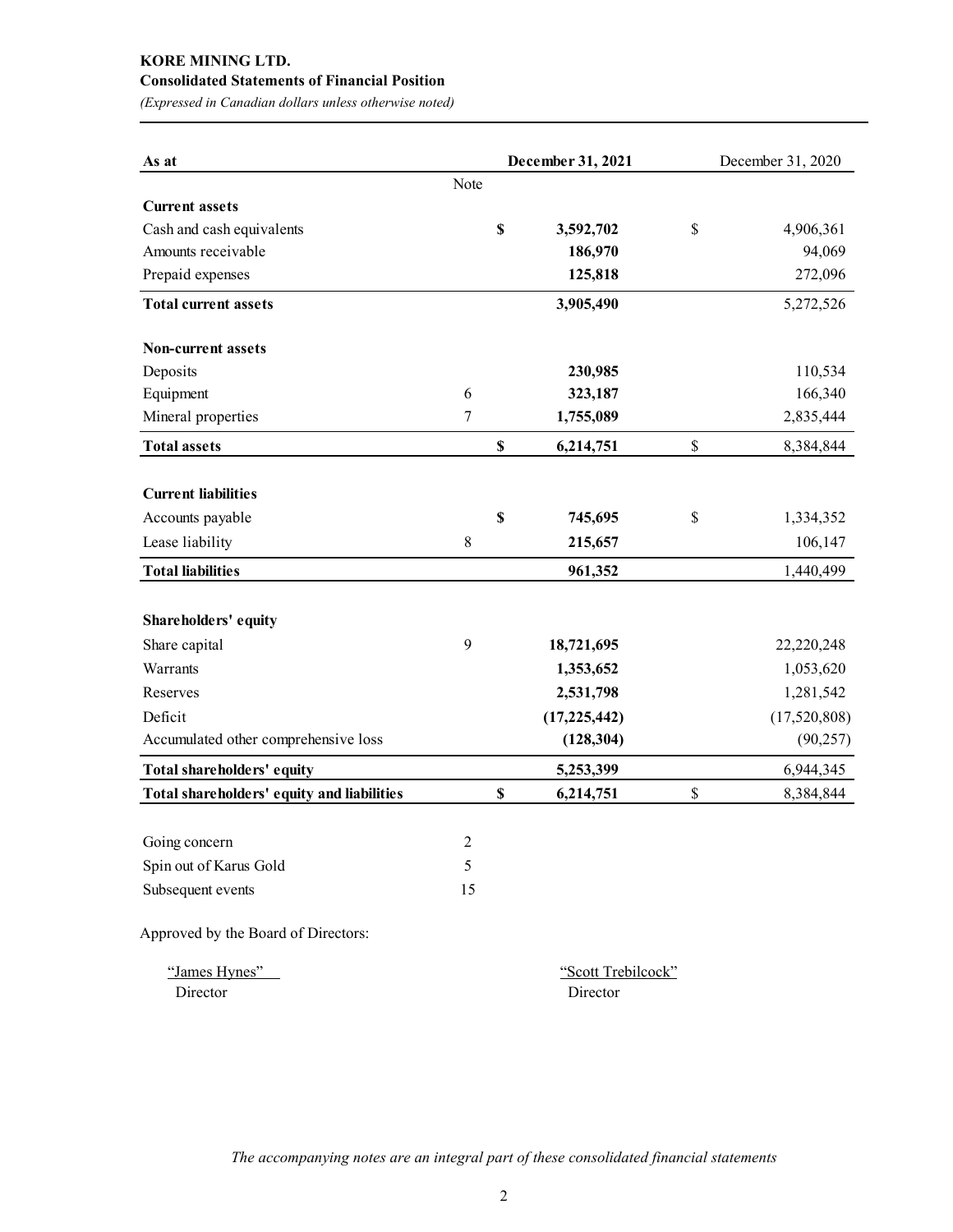|                                                                 |       | For the year ended<br>December 31, 2021 | For the year ended<br>December 31, 2020 |
|-----------------------------------------------------------------|-------|-----------------------------------------|-----------------------------------------|
|                                                                 | Note  |                                         |                                         |
| <b>Expenses</b>                                                 |       |                                         |                                         |
| Depreciation                                                    | 6 \$  | 125,977 \$                              | 20,286                                  |
| Exploration and evaluation expenses                             | 7     | 3,385,880                               | 5,003,875                               |
| General and administration                                      |       | 658,632                                 | 408,534                                 |
| Management fees and wages                                       | 5, 10 | 1,682,307                               | 1,484,173                               |
| Marketing, advisory and investor relations                      |       | 1,180,596                               | 1,244,555                               |
| Professional fees                                               |       | 765,235                                 | 959,093                                 |
| Share-based payments                                            | 9     | 1,206,463                               | 538,459                                 |
|                                                                 |       | (9,005,090)                             | (9,658,975)                             |
| Other income (expense)                                          |       |                                         |                                         |
| Foreign exchange loss                                           |       | (48,026)                                | (80, 440)                               |
| Interest and finance income                                     |       | 19,540                                  | 49,604                                  |
| Interest expense                                                |       | (26, 164)                               | (5,672)                                 |
| Flow through income                                             |       |                                         | 500,000                                 |
| Gain on distribution of Karus Gold                              | 5     | 9,355,106                               |                                         |
| Net income (loss) for the year                                  | \$    | 295,366 \$                              | (9, 195, 483)                           |
| Item that may be subsequently reclassified to net income (loss) |       |                                         |                                         |
| Cumulative translation adjustment                               |       | (38,047)                                | (42,957)                                |
| Comprehensive income (loss) for the year                        | \$    | 257,319 \$                              | (9, 238, 440)                           |
|                                                                 |       |                                         |                                         |
| Basic and diluted income (loss) per common share                | \$    | 0.00 S                                  | (0.09)                                  |
| Weighted average number of common shares outstanding - basic    |       | 110,753,420                             | 97,982,183                              |
| Weighted average number of common shares outstanding - diluted  |       | 115,620,067                             | 97,982,183                              |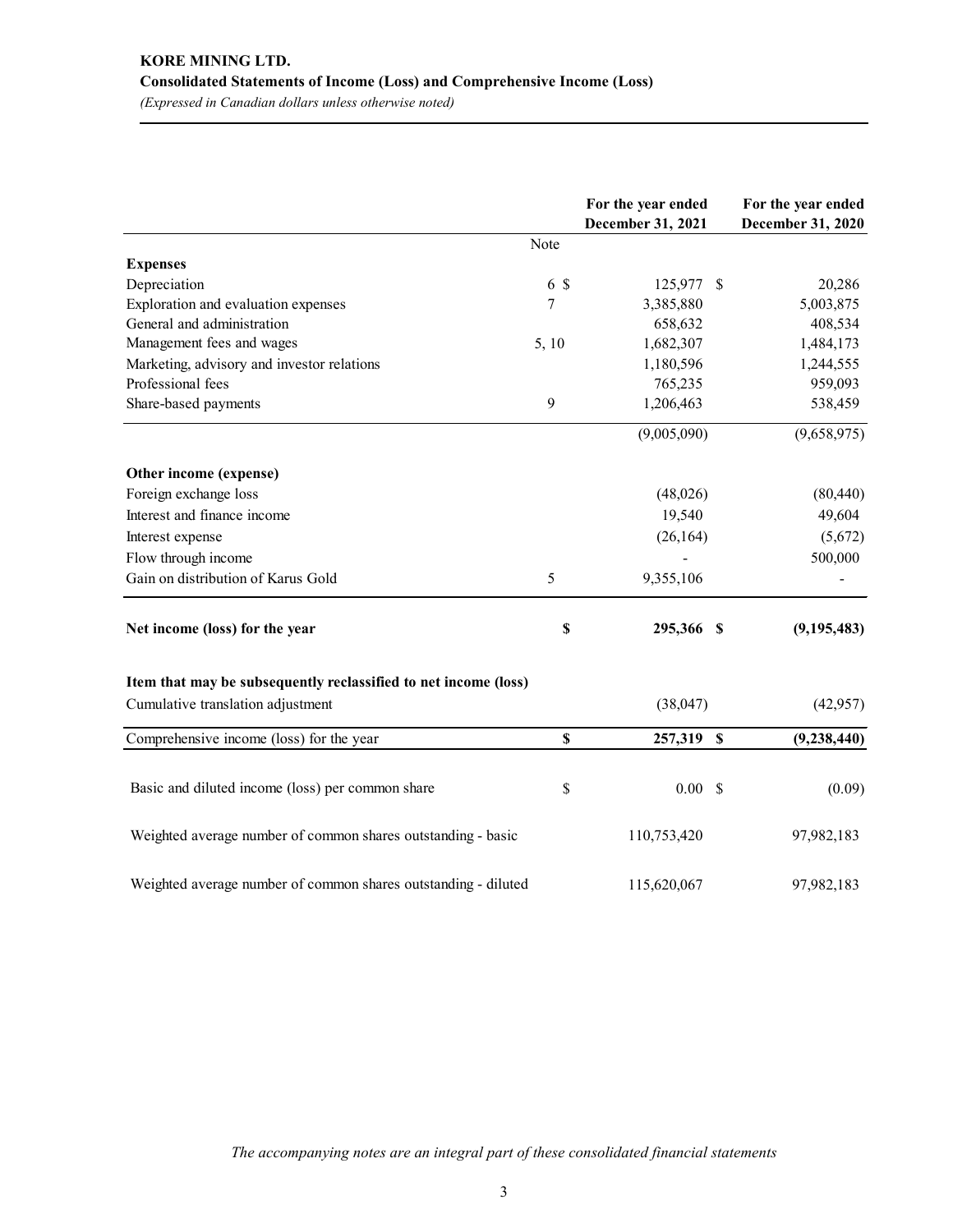## **KORE MINING LTD. Consolidated Statements of Cash Flows**

*(Expressed in Canadian dollars unless otherwise noted)* 

|                                                                          | For the year ended<br>December 31, 2021 | For the year ended<br>December 31, 2020                               |             |  |
|--------------------------------------------------------------------------|-----------------------------------------|-----------------------------------------------------------------------|-------------|--|
|                                                                          |                                         |                                                                       |             |  |
| <b>CASH USED IN OPERATING ACTIVITIES</b><br>Income (loss) for the period | \$<br>295,366                           | \$                                                                    | (9,195,483) |  |
| Items not involving cash:                                                |                                         |                                                                       |             |  |
| Depreciation                                                             | \$<br>125,977                           | \$                                                                    | 20,286      |  |
| Gain on distribution of Karus Gold                                       | \$<br>(9,355,106)                       | \$                                                                    |             |  |
| Flow through income                                                      | \$                                      | \$                                                                    | (500,000)   |  |
| Interest expense                                                         | \$<br>26,164                            | \$                                                                    | 5,665       |  |
| Share-based payments                                                     | \$<br>1,206,463                         | \$                                                                    | 538,459     |  |
| Unrealized foreign exchange                                              | \$                                      | \$                                                                    | (5,792)     |  |
| Changes in non-cash working capital items:                               |                                         |                                                                       |             |  |
| Amounts receivable                                                       | \$<br>(92, 901)                         | \$                                                                    | 114,311     |  |
| Prepaid expenses and advances                                            | \$<br>146,278                           | \$                                                                    | (153,061)   |  |
| Deposits                                                                 | \$<br>(18, 639)                         | \$                                                                    | (71, 711)   |  |
| Accounts payable                                                         | \$<br>(588, 657)                        | \$                                                                    | 626,991     |  |
|                                                                          | \$<br>(8,255,055)                       | $\mathbb{S}% _{t}\left( t\right) \equiv\mathbb{S}_{t}\left( t\right)$ | (8,620,335) |  |
|                                                                          |                                         |                                                                       |             |  |
| <b>FINANCING ACTIVITIES</b>                                              |                                         |                                                                       |             |  |
| Payment of lease liabilities                                             | \$<br>(104, 895)                        | \$                                                                    | (16, 128)   |  |
| Proceeds from equity financing                                           | \$<br>8,028,098                         | \$                                                                    | 10,500,000  |  |
| Proceeds from the exercise of options                                    | \$<br>88,583                            | \$                                                                    | 266,666     |  |
| Proceeds from the exercise of warrants                                   | \$                                      | \$                                                                    | 1,739,434   |  |
| Issuance costs                                                           | \$<br>(836, 409)                        | \$                                                                    | (527, 289)  |  |
| Repayment of Karus Gold loan                                             | \$<br>500,000                           | \$                                                                    |             |  |
| Loan to Karus Gold                                                       | \$<br>(500,000)                         | \$                                                                    |             |  |
|                                                                          | \$<br>7,175,377                         | \$                                                                    | 11,962,683  |  |
| <b>INVESTING ACTIVITIES</b>                                              |                                         |                                                                       |             |  |
| Bond for mineral properties                                              | \$<br>(116, 812)                        | \$                                                                    |             |  |
| Equipment additions                                                      | \$<br>(112, 183)                        | \$                                                                    | (65,207)    |  |
| Exploration & evaluation acquisition costs                               | \$                                      | \$                                                                    | (1,596,926) |  |
|                                                                          | \$<br>(228, 995)                        | \$                                                                    | (1,662,133) |  |
| Impact of changes in foreign exchange                                    | \$<br>(4,986)                           | \$                                                                    | 92,523      |  |
| Change in cash                                                           | \$<br>(1,313,659)                       | \$                                                                    | 1,772,738   |  |
| Cash at beginning of year                                                | \$<br>4,906,361                         | \$                                                                    | 3,133,623   |  |
| Cash at end of year                                                      | \$<br>3,592,702                         | $\mathbb S$                                                           | 4,906,361   |  |
| Supplemental cash flow information:                                      |                                         |                                                                       |             |  |
| Acquisition of office lease                                              | \$<br>190,049                           | \$                                                                    | 120,942     |  |
| Distribution of assets to Karus Gold                                     | \$<br>10,435,000                        | \$                                                                    |             |  |
| Issuance of warrants as issuance costs                                   | \$<br>121,547                           | \$                                                                    |             |  |
| Exercise of restricted share units                                       | \$<br>27,277                            | \$                                                                    |             |  |
| Cash paid for interest                                                   | \$<br>26,164                            | \$                                                                    | 5,665       |  |
| Cash paid for income taxes                                               | \$                                      | \$                                                                    |             |  |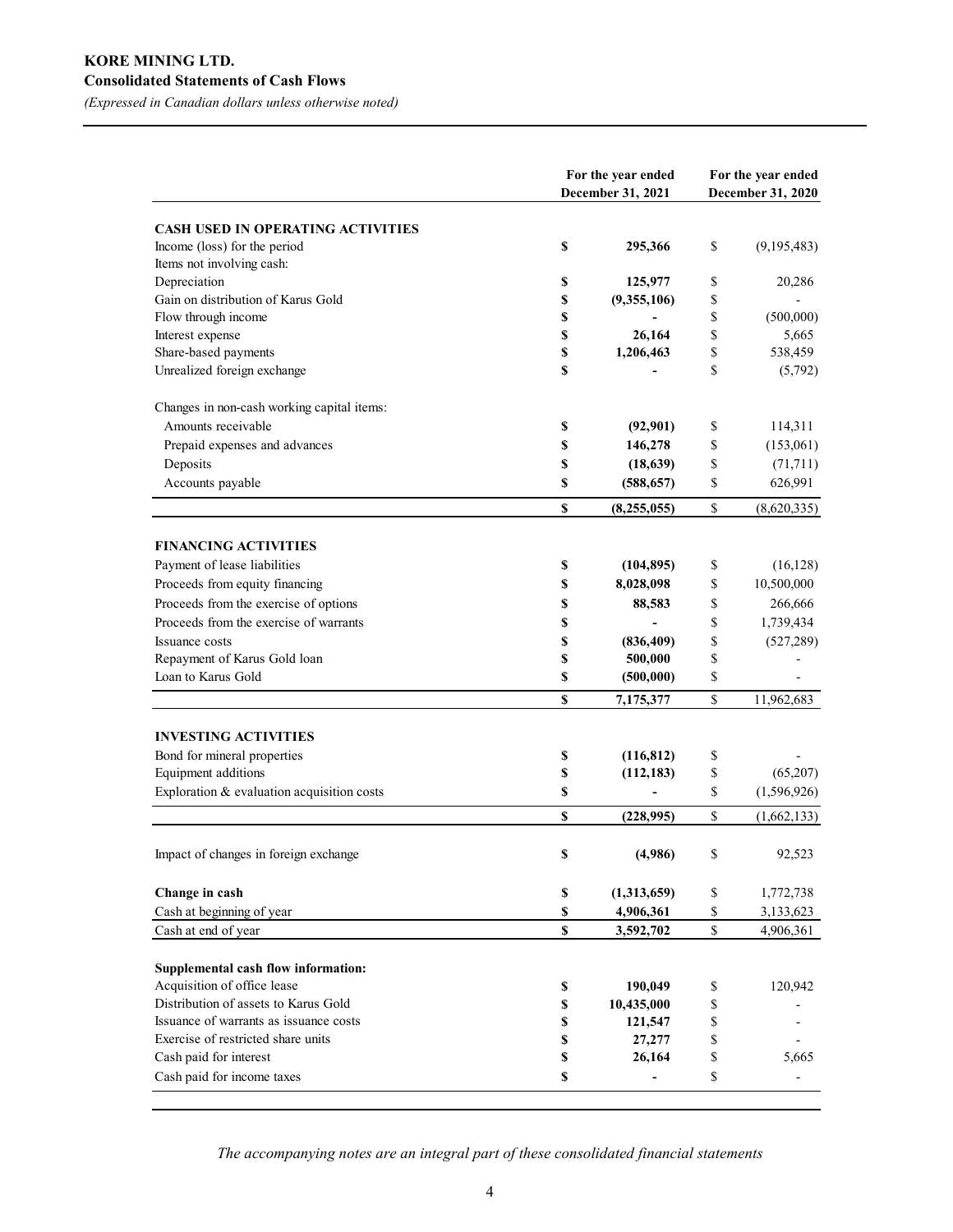# **KORE MINING LTD. Consolidated Statements of Changes in Equity**

*(Expressed in Canadian dollars unless otherwise noted)* 

|                                                        |                          |                |                          |                          |                          | <b>Accumulated other</b> |                     |
|--------------------------------------------------------|--------------------------|----------------|--------------------------|--------------------------|--------------------------|--------------------------|---------------------|
|                                                        | <b>Number</b>            | Amount<br>N,   | <b>Warrants</b>          | <b>Reserves</b><br>S     | Deficit<br>S             | comprehensive loss       | <b>Total Equity</b> |
| December 31, 2019                                      | 88, 841, 914             | 11,085,678     | 573,516                  | 878,946                  | (8,325,325)              | (47,300)                 | 4,165,515           |
| Shares & warrants issued pursuant to private placement | 13,666,666               | 8,889,984      | 1,110,016                |                          |                          |                          | 10,000,000          |
| Issuance costs                                         | $\overline{\phantom{0}}$ | (459,657)      | (67, 632)                |                          | $\blacksquare$           |                          | (527, 289)          |
| Exercise of options                                    | 1,133,332                | 370,450        |                          | (103, 784)               |                          |                          | 266,666             |
| Exercise of warrants                                   | 2,433,000                | 2,317,177      | (562, 280)               | (15, 463)                |                          |                          | 1,739,434           |
| Share-based payments                                   | $\overline{\phantom{0}}$ | 16,616         |                          | 521,843                  |                          |                          | 538,459             |
| Net loss for the year                                  |                          |                |                          | $\overline{\phantom{a}}$ | (9,195,483)              |                          | (9,195,483)         |
| Other comprehensive loss                               | ٠                        |                |                          | $\overline{\phantom{a}}$ |                          | (42, 957)                | (42, 957)           |
| December 31, 2020                                      | 106,074,912              | 22,220,248     | 1,053,620                | 1,281,542                | (17,520,808)             | (90, 257)                | 6,944,345           |
| Units issued for cash                                  | 8,422,000                | 7,664,020      | 364,078                  |                          | $\overline{\phantom{a}}$ |                          | 8,028,098           |
| Issuance costs                                         |                          | (893,910)      | (64,046)                 | 121,547                  |                          |                          | (836, 409)          |
| Exercise of options                                    | 316,668                  | 139,060        |                          | (50, 477)                |                          |                          | 88,583              |
| Exercise of restricted share units                     | 15,767                   | 27,277         |                          | (27, 277)                |                          |                          |                     |
| Distribution of Karus Gold Corp.                       | $\overline{\phantom{a}}$ | (10, 435, 000) |                          |                          |                          |                          | (10, 435, 000)      |
| Share-based payments                                   |                          |                | $\overline{\phantom{a}}$ | 1,206,463                |                          |                          | 1,206,463           |
| Net income for the year                                |                          |                |                          | $\overline{a}$           | 295,366                  |                          | 295,366             |
| Other comprehensive loss                               |                          |                |                          |                          |                          | (38,047)                 | (38,047)            |
| December 31, 2021                                      | 114,829,347              | 18,721,695     | 1,353,652                | 2,531,798                | (17, 225, 442)           | (128, 304)               | 5,253,399           |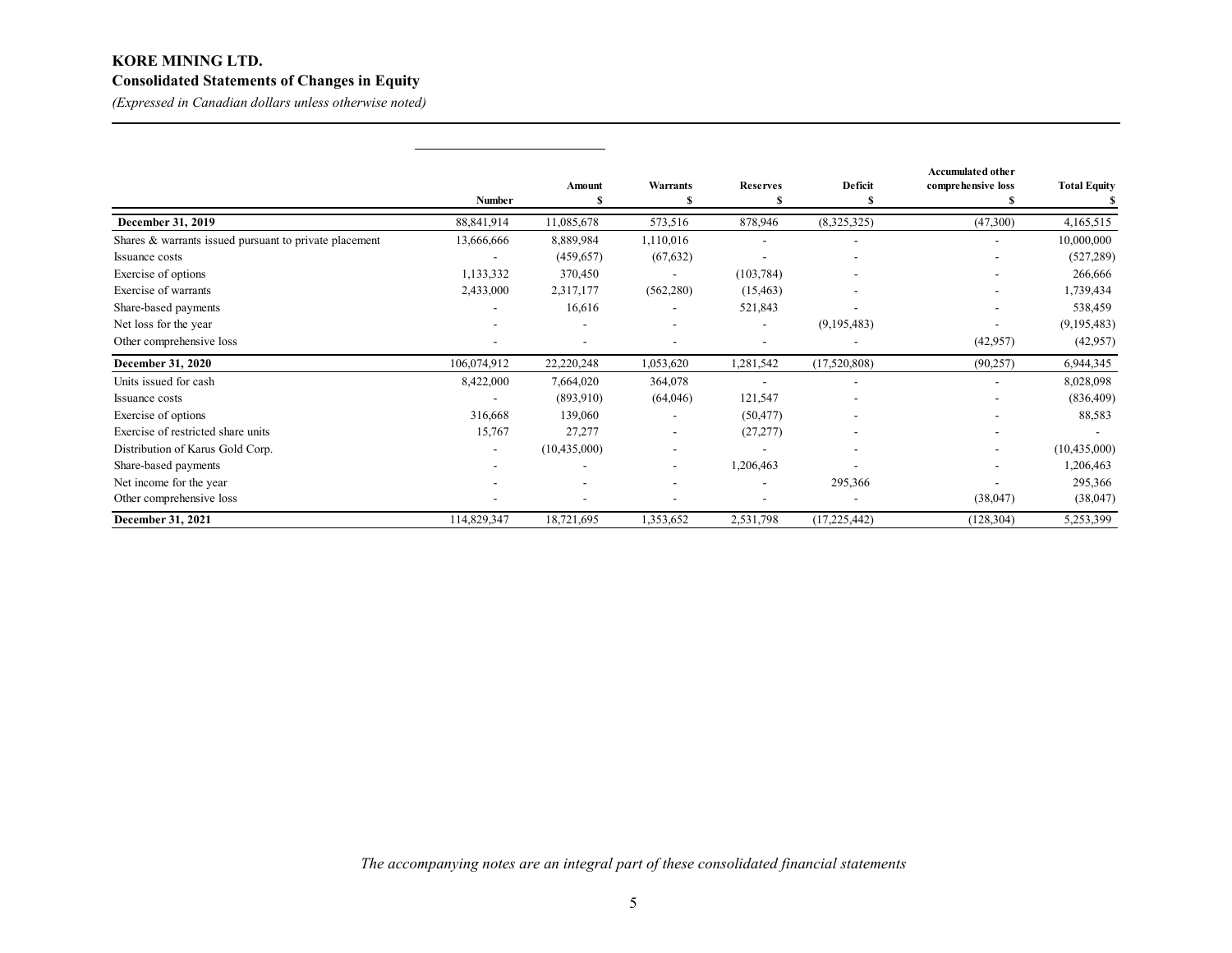### **1. NATURE OF OPERATIONS**

KORE Mining Ltd. (the "Company") is an exploration and development stage company that trades on the TSX Venture Exchange ("TSXV") under the symbol 'KORE'. The Company is focused on the exploration and development of its California gold projects, Imperial and Long Valley. In January 2021, the Company transferred its Canadian exploration projects to Karus Gold Corp ("Karus Gold") in exchange for shares of Karus Gold which were then distributed to shareholders of the Company (Note 5). The Company's registered office is located at Suite 2500, 700 West Georgia Street, Vancouver BC V6C 3E8.

The Company is in the process of exploring and evaluating its mineral resource properties and has not yet determined whether these properties contain economically recoverable mineral reserves. The recoverability of the amounts capitalized to exploration and evaluation assets is ultimately dependent upon the existence of economically recoverable ore reserves and resources, securing and maintaining title and/or beneficial interest in the properties, obtaining necessary financing to continue to explore, evaluate and develop the properties, and upon future profitable production or proceeds from disposition of the exploration and evaluation assets. The amounts shown as exploration and evaluation assets represent costs incurred in acquiring the assets, and do not necessarily represent current or future fair values.

#### **2. GOING CONCERN**

These consolidated financial statements have been prepared on the basis of accounting principles applicable to a going concern, which assumes that the Company will continue in operation for the foreseeable future and will be able to realize its assets and discharge its liabilities in the normal course of operations as they come due. In assessing whether the going concern assumption is appropriate, management takes into account all available information about the future, which is at least, but is not limited to, twelve months from the end of the reporting period.

As at December 31, 2021, the Company had working capital of \$2,944,139 (current assets less current liabilities) and has incurred net losses since inception with a deficit of \$17,225,442. For the year ended December 31, 2021, the Company used cash flows in operations of \$8,255,055. The Company's ability to continue to carry out its planned exploration and development activities for at least the next twelve months is uncertain and dependent upon the continued financial support of its shareholders and on securing additional financing. There is, however, no assurance that any such initiatives will be sufficient and, as a result, this material uncertainty may give rise to significant doubt regarding the going concern assumption and, accordingly, the ultimate appropriateness of the use of accounting principles applicable to a going concern. These consolidated financial statements do not reflect the adjustments to the carrying values of assets and liabilities and the reported expenses and statement of financial position classifications that would be necessary if the Company were unable to realize its assets and settle its liabilities as a going concern in the normal course of operations for the foreseeable future. These adjustments could be material.

#### **3. BASIS OF PRESENTATION**

These consolidated financial statements have been prepared in accordance with International Financial Reporting Standards ("IFRS") as issued by the International Accounting Standards Board ("IASB"). The summary of accounting policies set out below have been applied consistently to all periods presented in these consolidated financial statements.

These consolidated financial statements have been authorized for issue by the Audit Committee of the Company on April 27, 2022.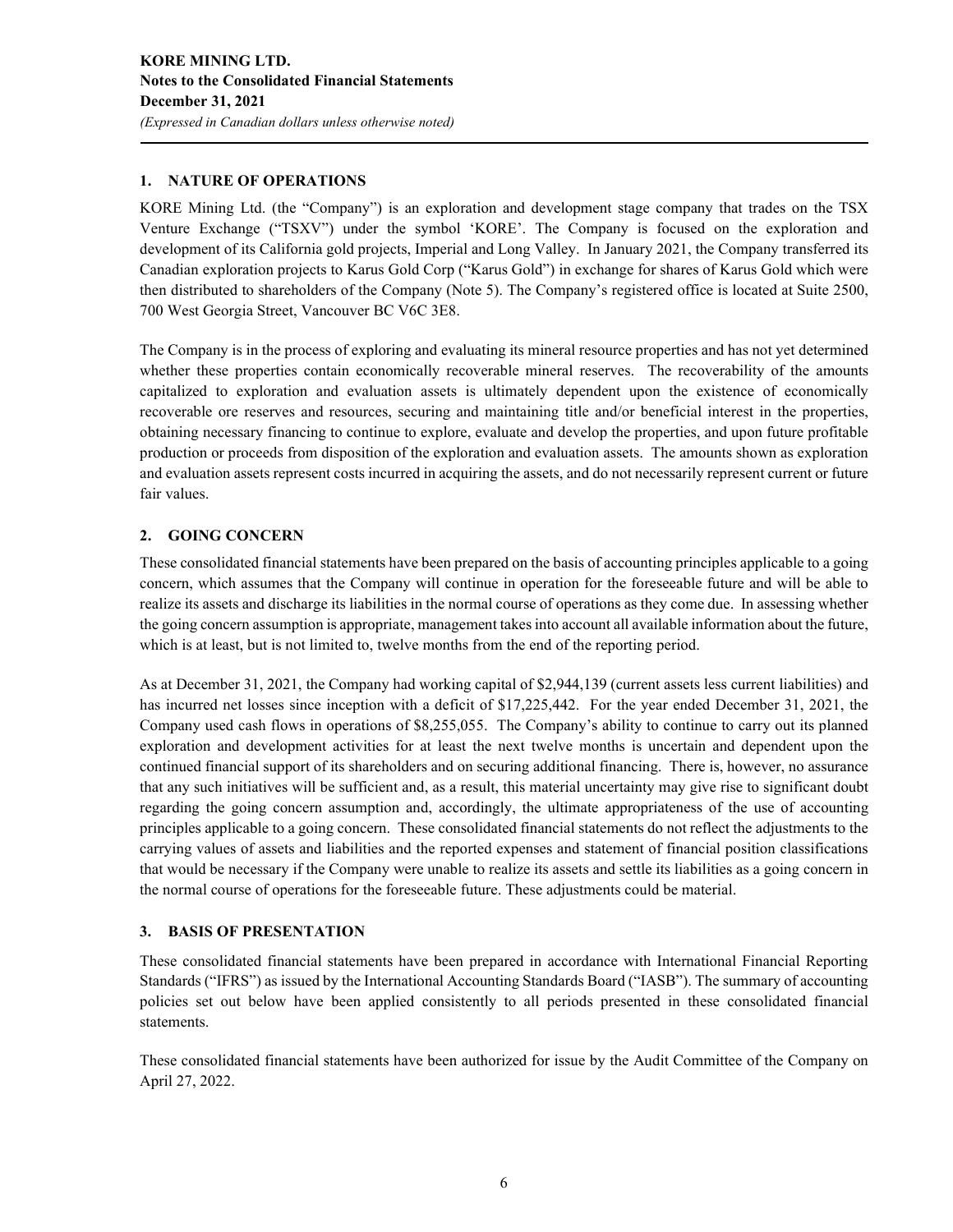# **3. BASIS OF PRESENTATION (cont'd…)**

#### **Principles of Consolidation**

These consolidated financial statements include the accounts of the Company and its wholly owned subsidiaries as listed below. Control is defined as the exposure, or rights, to variable returns from involvement with an investee and the ability to affect those returns through power over the investee. Power over an investee exists when we have existing rights that give us the ability to direct the activities that significantly affect the investee's returns. The results and financial position of subsidiaries are included in the consolidated financial statements from the date that control commences until the date that control ceases.

These consolidated financial statements incorporate the accounts of the Company and the following subsidiaries:

| Name of Subsidiary        | Incorporation | Percentage | Principal Activity                         |
|---------------------------|---------------|------------|--------------------------------------------|
|                           | Jurisdiction  | Ownership  |                                            |
| Imperial USA Corp.        | Nevada, USA   | $100\%$    | Mineral Property Exploration & Development |
| Imperial Gold Corporation | Nevada, USA   | $100\%$    | <b>Holding Company</b>                     |
| Kore USA Ltd.             | Nevada, USA   | 100%       | Mineral Property Exploration & Development |
| 1184938 BC Ltd.           | BC, Canada    | 100%       | Holding Company                            |

All intercompany balances and transactions have been eliminated on consolidation.

#### **Basis of Measurement**

These consolidated financial statements have been prepared on a historical cost basis. The statements are presented in Canadian dollars unless otherwise noted.

#### **Significant Judgments, Estimates and Assumptions**

The preparation of the Company's consolidated financial statements in conformity with IFRS requires management to make judgments, estimates and assumptions that affect the reported amounts of assets and liabilities and disclosures of contingent assets and liabilities at the date of the consolidated financial statements and the reported amounts of income and expenses during the reporting period. Estimates and assumptions are regularly evaluated and are based on management's experience and other factors, including expectations of future events that are believed to be reasonable under the circumstances. Actual results could differ from these estimates.

## *Critical Judgments*

The preparation of these consolidated financial statements requires the Company to make judgments regarding the going concern of the Company as discussed in Note 2.

The Company is also required to make significant judgments on the ongoing feasibility of exploration and evaluation assets, and whether there are indicators that the right to explore the specific area has expired or will be allowed to expire, that further exploration and evaluation plans have changed, or whether development of a specific area is unlikely to recover existing exploration and evaluation costs. If any of these indicators are present, management would need to assess whether the exploration and evaluation property is impaired.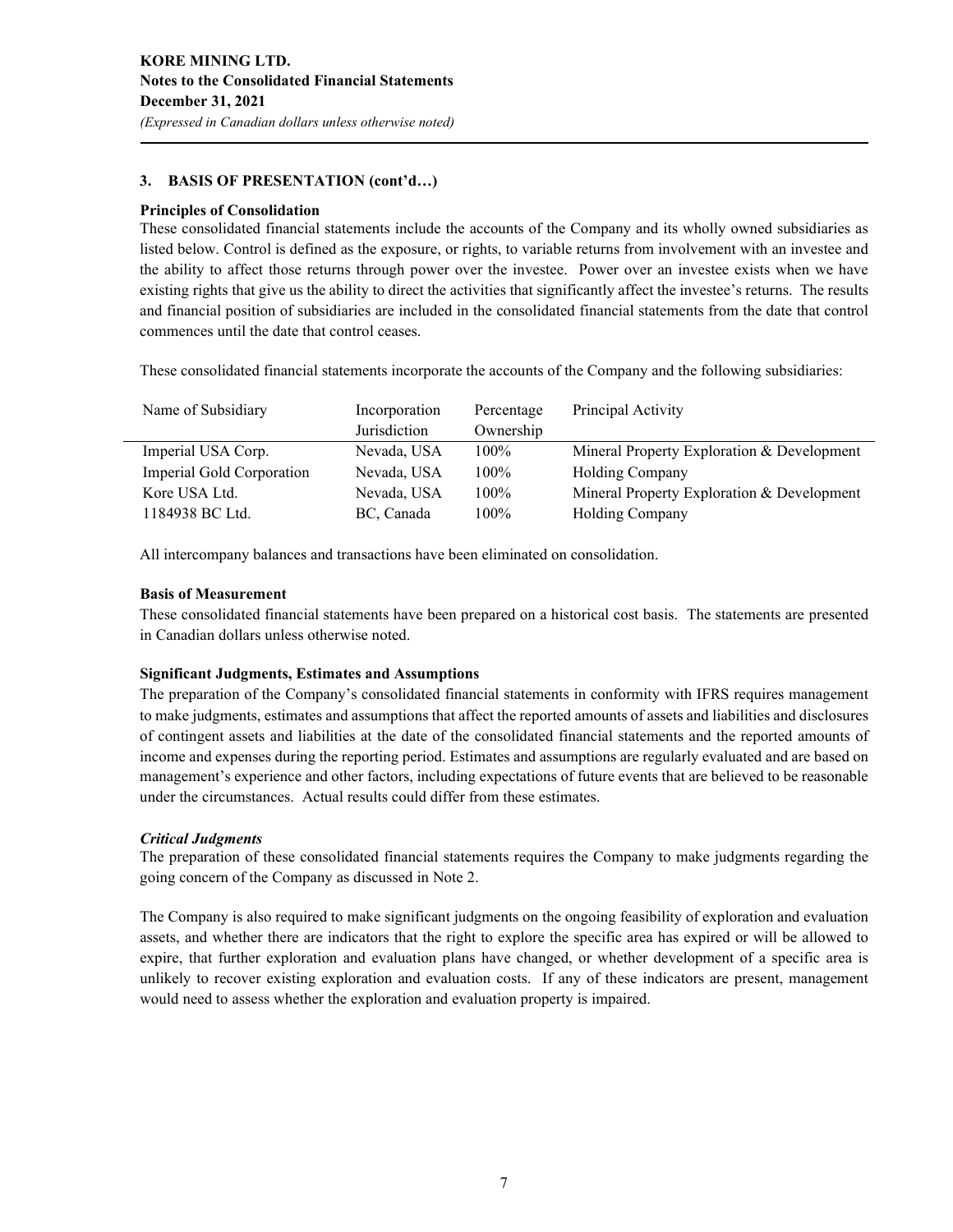#### **3. BASIS OF PRESENTATION (cont'd…)**

#### **Significant Judgments, Estimates and Assumptions (cont'd…)**

#### *Significant Estimates*

The determination of the Company's tax expense for the period and deferred tax assets and liabilities involves significant estimation and judgement by management. In determining these amounts, management interprets tax legislation in Canada and the US and makes estimates of the expected timing of the reversal of deferred tax assets and liabilities, the deferral and deductibility of certain items and the interpretation of the treatment for tax purposes for exploration and development activities. The Company is subject to assessment by Canadian and US tax authorities, which may interpret legislation differently which may affect the final amount or timing of the payment of taxes. The Company provides for such differences where known based on management's best estimate of the probable outcome of these matters.

The Company was required to make an estimate of the value of the shares of Karus Gold distributed to shareholders of the Company (Note 5). Karus Gold is not publicly listed and had no observable market price to derive a fair value. Management relied on a number of factors, including a third party valuation report, similar projects and recent transactions, comparable land packages and valuation of publicly traded entities, historical exploration work and expenditures made on the project, as well as external market conditions, including current and future commodity price expectations.

The determination of the fair value of stock options or compensatory warrants using the Black-Scholes Option Pricing model requires the input of highly subjective assumptions, including expected future price volatility. Changes in the subjective input assumptions could materially affect the fair value estimate.

#### **4. SUMMARY OF SIGNIFICANT ACCOUNTING POLICIES**

#### **Foreign Currency Translation**

The presentation currency of the Company and the functional currency of the parent company and its Canadian subsidiaries is the Canadian dollar, while the functional currency of the Company's United States subsidiaries is the United States dollar. The monetary assets and liabilities of any group entity that are denominated in a currency other than its functional currency at the reporting date are translated into the presentation currency at the rate of exchange on the reporting date, while non-monetary assets and liabilities are translated at historical exchange rates. Income and expenses are translated at the exchange rates approximating those in effect on the dates of the transactions. Exchange gains and losses arising on translation are included in profit or loss in the statement of comprehensive loss.

When translating the results and financial position of its United States subsidiaries, assets and liabilities are translated using the exchange rate at period end, and income, expenses and cash flow items are translated using the exchange rate at the dates of the transactions, or the average exchange rate if not significantly different. All resulting exchange differences are reported as a separate component of reserves in shareholders' equity entitled "Accumulated Other Comprehensive Income (Loss)".

#### **Cash**

Cash and cash equivalents include cash on hand, demand deposits and short-term, highly liquid investments that are readily convertible to known amounts of cash within three months of purchase.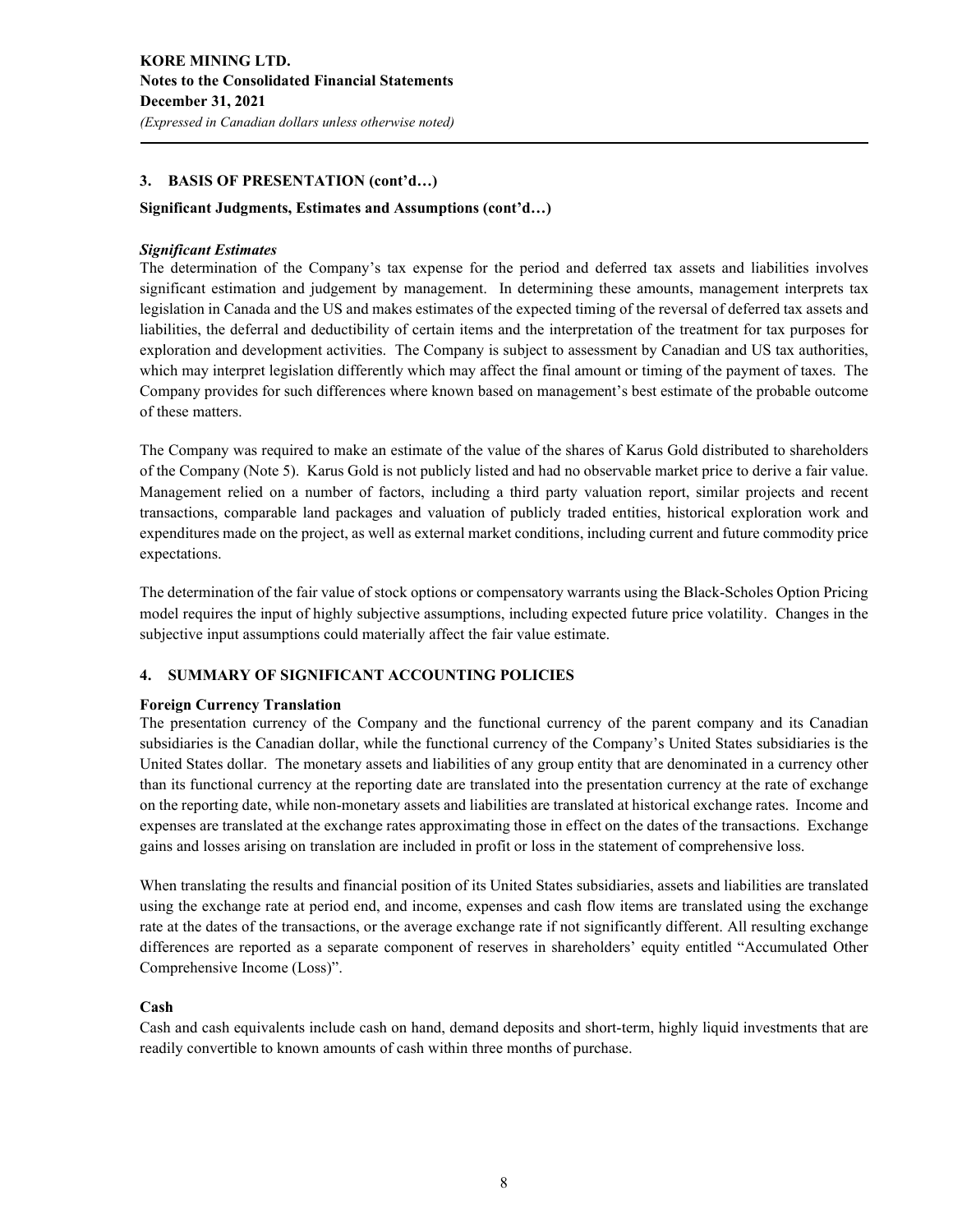#### **Mineral Properties**

#### *Acquisition Costs*

Costs incurred before the Company has acquired the right to explore a property are expensed as incurred. Exploration and evaluation asset acquisition costs, including option payments, are capitalized on an individual area of interest basis. Once a property is brought into production, the capitalized costs are amortized on a units-of-production basis, or until the properties are abandoned, sold or management determines that the asset is no longer economically viable, at which time the unrecoverable deferred costs are expensed to operations. Option payments relating to the acquisition of exploration and evaluation assets that are exercisable at the discretion of the Company are recorded when paid.

Exploration and evaluation asset acquisition costs include cash consideration and the estimated fair market value of common shares or warrants on the date of issue.

Although the Company has taken steps to verify title to exploration and evaluation properties in which it has an interest, these procedures do not guarantee the Company's title. Such properties may be subject to prior agreements or transfers, non-compliance with regulatory requirements or title may be affected by undetected defects.

#### *Exploration and Evaluation Costs*

Exploration and evaluation costs are expensed to operations as incurred.

Once the technical feasibility and commercial viability of the extraction of mineral reserves or resources from a particular exploration and evaluation asset has been determined, the capitalized costs are assessed for impairment and then reclassified to mineral property development costs and carried at cost until the properties to which the expenditures relate are sold, abandoned or determined by management to be impaired in value. The establishment of technical feasibility and commercial viability of an exploration and evaluation asset is assessed based on a combination of factors, including:

- The extent to which mineral reserves or mineral resources as defined in National Instrument 43-101 have been identified through a feasibility study or similar document;
- The results of optimization studies and further technical evaluation carried out to mitigate project risks identified in the feasibility study;
- The status of environmental permits; and
- The status of mining leases or permits.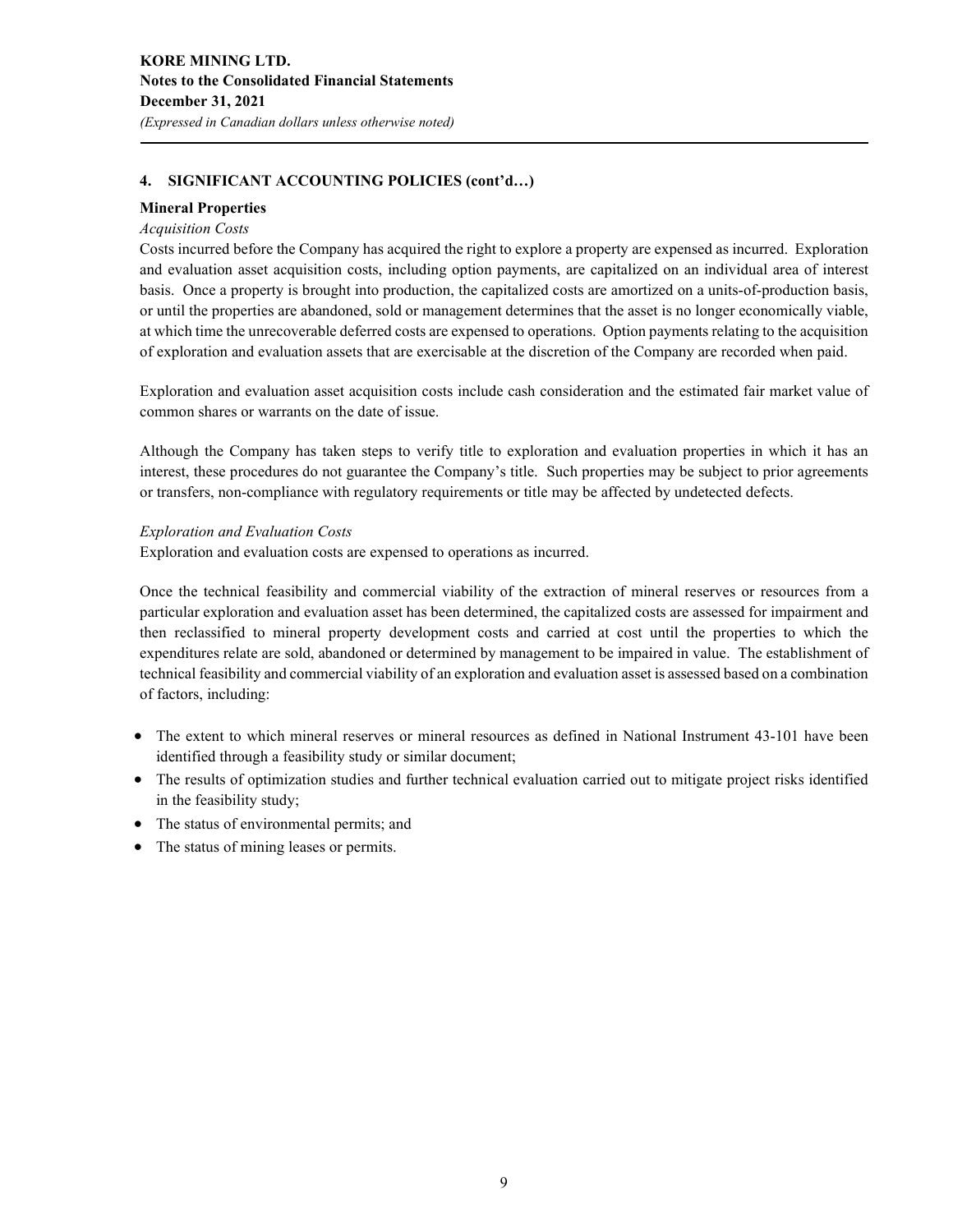#### **Decommissioning and Restoration**

Decommissioning and restoration obligations encompass legal, statutory, contractual or constructive obligations associated with the retirement of a long-lived tangible asset (for example, mine reclamation costs) that results from the acquisition, construction, development and/or normal operation of a long-lived asset.

A liability for decommissioning and restoration is recorded in the period in which the obligation first arises. The Company records the estimated present value of future cash flows associated with site closure and reclamation as a long-term liability and increases the carrying value of the related assets for that amount. Over time, the liability is increased to reflect an interest element in the estimated future cash flows (accretion expense) considered in the initial measurement of fair value. The capitalized cost is amortized on either the unit-of-production basis or the straight-line basis, as appropriate. The Company's estimates of provisions for decommissioning and restoration obligations could change as a result of changes in regulations, changes to the current market-based discount rate, the extent of environmental remediation required, and the means of reclamation or cost estimates. Changes in estimates are accounted for in the period in which these estimates are revised.

As at December 31, 2021 and 2020 the Company has determined that it does not have any significant decommissioning and restoration obligations related to its operations.

#### **Impairment of Non-Financial Assets**

Management reviews the carrying values of capitalized exploration and evaluation assets at the end of each reporting period for indications of impairment. Exploration and evaluation assets are tested for impairment whenever events or changes in circumstances indicate that their carrying amount may not be recoverable. For the purpose of impairment testing, assets that cannot be tested individually are grouped together into the smallest group of assets that generate cash inflows from continuing use that are largely independent of the cash inflows of other assets or groups of assets (the "cash-generating unit" or "CGU"). The recoverable amount of an asset or CGU is the greater of its value in use and its fair value less costs to sell. In assessing value in use, the estimated future pre-tax cash flows are discounted to their present value using a pre-tax discount rate that reflects current market assessments of the time value of money and the risks specific to the asset. Fair value less costs to sell is based on an estimate of the amount that the Company may obtain in a sale transaction on an arm's length basis between knowledgeable, willing parties, less costs of disposal.

Fair value less costs to sell is primarily derived using discounted cash flow techniques, which incorporates market participant assumptions and is based on post-tax cash flows that are discounted using a post-tax discount rate.

An impairment loss is recognized if the carrying value amount of an asset or its CGU exceeds its estimated recoverable amount. Impairment losses are recognized in profit or loss.

Impairment losses recognized in prior periods are assessed at each reporting date for any indications that the loss has decreased or no longer exists. An impairment loss is reversed if there has been a change in the estimates used to determine the recoverable amount. An impairment loss is reversed only to the extent that the asset's carrying amount does not exceed the carrying amount that would have been determined, net of depreciation or amortization, if no impairment loss had been recognized. A reversal of an impairment loss is recognized immediately in profit or loss.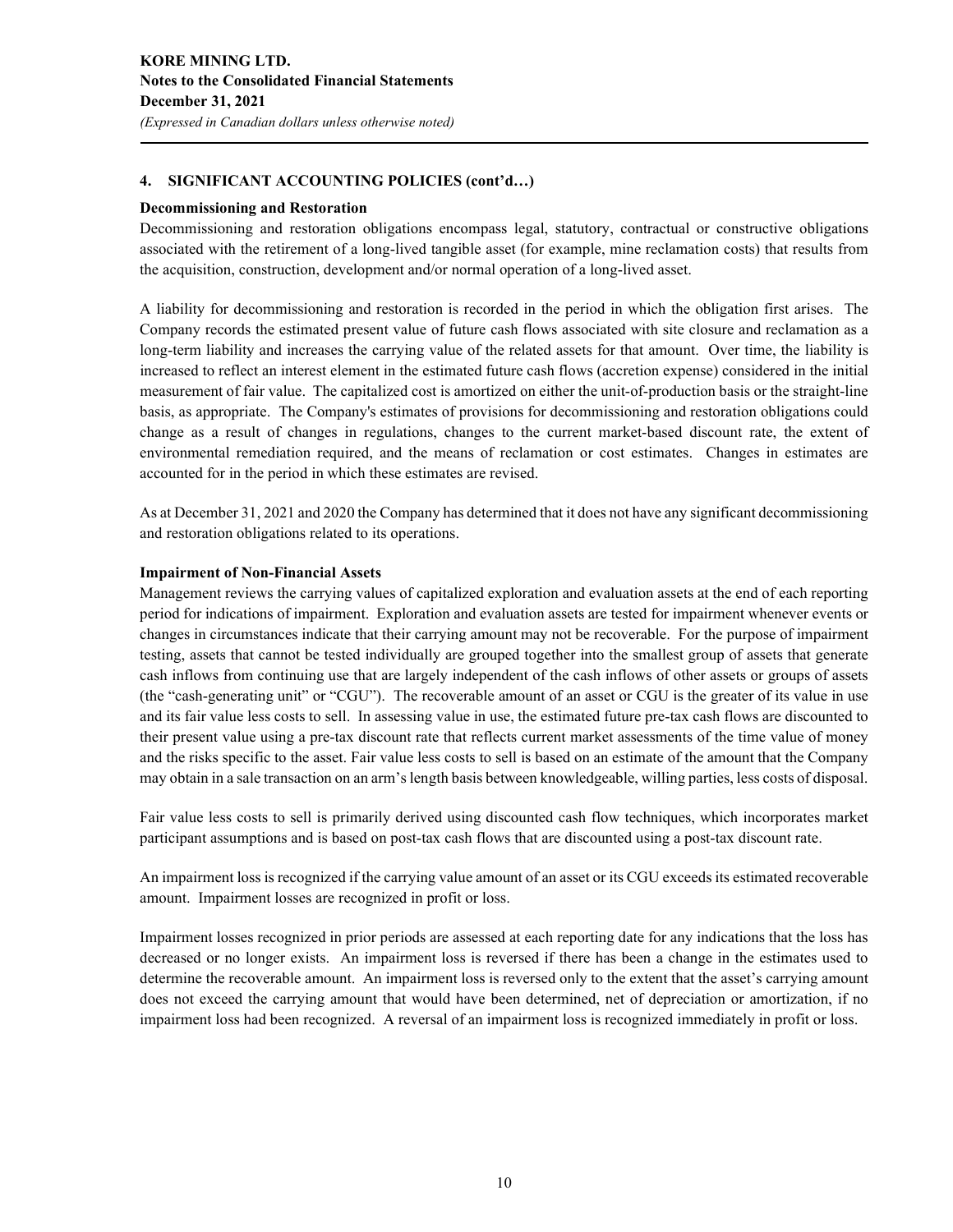#### **Provisions**

Liabilities are recognized when the Company has a present legal or constructive obligation that has arisen as a result of a past event and it is probable that a future outflow of resources will be required to settle the obligation, provided that a reliable estimate can be made of the amount of the obligation. A provision is a liability of uncertain timing or amount.

Provisions are measured at the present value of the expenditures expected to be required to settle the obligation using a pre-tax rate that reflects the current market assessments of the time value of money and the risk specific to the obligation. The increase in the provision due to the passage of time is recognized as a finance expense.

#### **Income Taxes**

Tax expense recognized in profit or loss comprises the sum of deferred tax and current tax not recognized in other comprehensive income or directly in equity.

Current tax assets and liabilities comprise those obligations to, or claims from, fiscal authorities relating to the current or prior reporting periods, that are unpaid at the reporting date. Current tax is payable on taxable profit which differs from profit or loss in the financial statements. Calculation of current tax is based on tax rates and tax laws that have been enacted or substantively enacted by the end of the reporting period.

Deferred taxes are calculated using the liability method on temporary differences between the carrying amounts of assets and liabilities and their tax bases. Deferred tax liabilities on temporary differences associated with shares in subsidiaries are not provided for if reversal of these temporary differences can be controlled by the Company and it is probable that reversal will not occur in the foreseeable future.

Deferred tax assets and liabilities are measured using enacted or substantively enacted tax rates expected to apply to taxable income in the years in which those temporary differences are likely to reverse. The effect on deferred tax assets and liabilities of a change in tax rates is recognized in profit or loss in the period that includes the substantive enactment date. Deferred tax assets are recognized for all temporary differences, and for the carry forward of unused tax credits and unused tax losses to the extent that it is probable that future taxable profits will be available against which they can be utilized.

Deferred tax assets and liabilities are calculated, without discounting, at tax rates that are expected to apply to their respective period of realization, provided they are enacted or substantively enacted by the end of the reporting period. Deferred tax assets are recognized to the extent that it is probable that they will be able to be utilized against future taxable income.

Deferred tax assets and liabilities are offset only when the Company has a right and intention to offset current tax assets and liabilities from the same taxation authority and the deferred tax assets and liabilities relate to income taxes levied by the same taxation authority on either the same entity or different entities which intend to settle current tax

Assets and liabilities on a net basis or simultaneously in each future period in which significant amounts of deferred tax assets or liabilities are expected to be recovered or settled.

Changes in deferred tax assets or liabilities are recognized as a component of tax recovery or expense in profit or loss, except where they relate to items that are recognized in other comprehensive income or directly in equity, in which case the related deferred tax is also recognized in other comprehensive income or equity, respectively.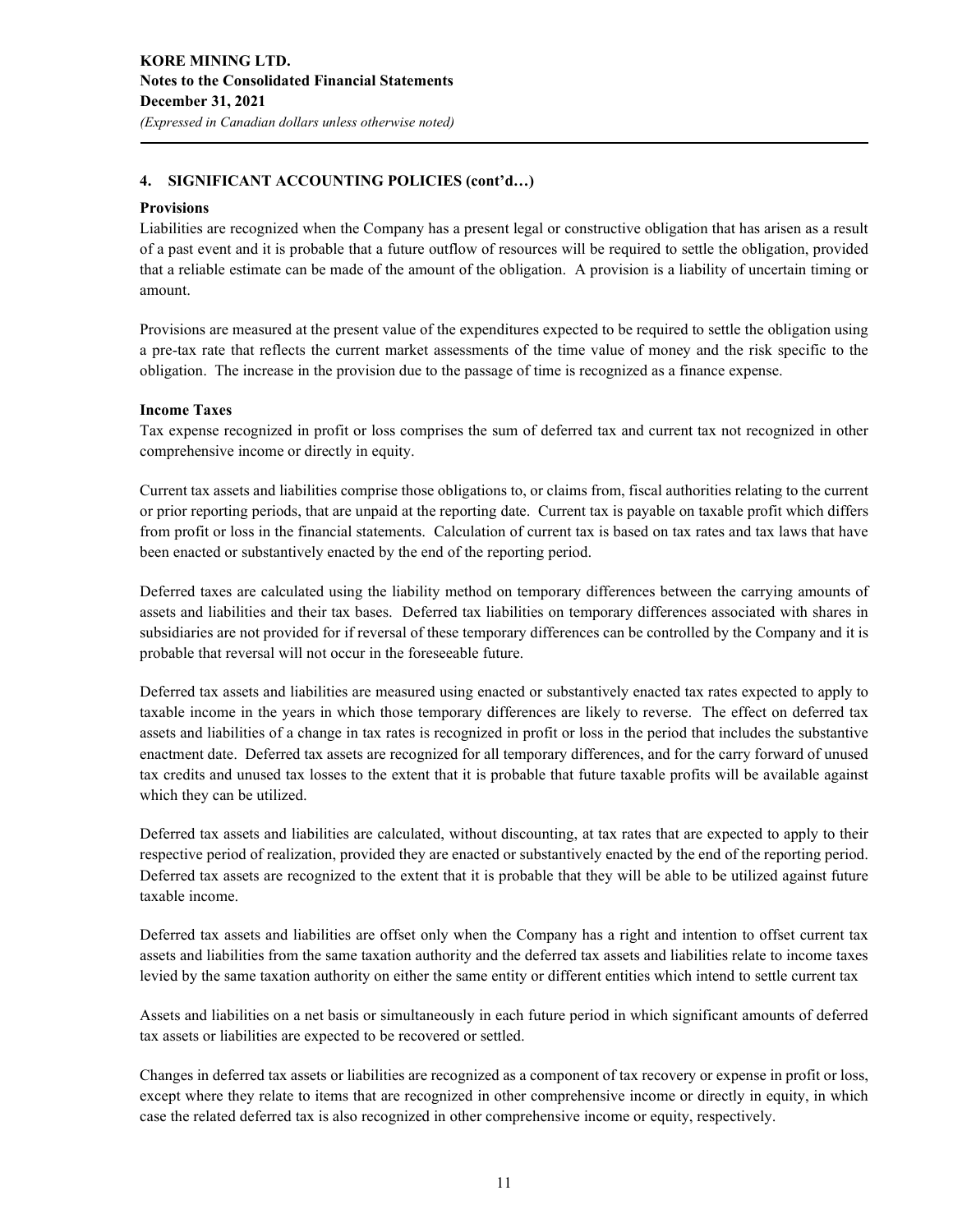#### **Share-based Payments**

The Company uses a fair value based method (Black-Scholes Option Pricing Model) for all share options granted to directors, employees and certain consultants. For directors and employees, the fair value of the share options is measured at the date of grant. For grants to non-employees where the fair value of the goods or services is not determinable, the fair value of the share options is measured on the date the services are received.

The fair value of share-based payments is charged to profit or loss with the offsetting credit to share option reserve. The fair value of the share options is recognized over the vesting period based on the best available estimate of the number of share options expected to vest. Estimates are subsequently revised if there is any indication that the number of share options expected to vest differs from previous estimates. Any cumulative adjustment prior to vesting is recognized in the current period. If options vest immediately, the expense is recognized when the options are granted. When share options are exercised, the amounts previously recognized in share option reserve are transferred to share capital.

In the event share options are forfeited prior to vesting, the associated expense recorded to date is reversed in the period of forfeiture. The carrying value of any share options that expire remain in share option reserve.

#### **Share Capital**

When the Company issues private placement units, the shares and warrants are measured using the residual method, where no objective fair value of each component is available. This method allocates value first to the more easily measurable component based on fair value and the residual to the less easily measurable component. The Company considers the fair value of its shares to be the more easily measurable component and they are valued with reference to the market price. The residual value attributed to the warrants, if any, is recorded as a separate component of equity.

#### **Earnings (Loss) Per Share**

Basic earnings (loss) per share are computed by dividing net earnings (loss) (the numerator) by the weighted average number of outstanding common shares for the period (denominator). In computing diluted earnings per share, an adjustment is made for the dilutive effect of outstanding share options, warrants and other convertible instruments.

In the periods when the Company reports a net loss, the effect of potential issuances of shares under share options and other convertible instruments is anti-dilutive, therefore, basic and diluted loss per share are the same. When diluted earnings per share is calculated, only those share options and other convertible instruments with exercise prices below the average trading price of the Company's common shares for the period will be dilutive.

#### **Financial Instruments - Recognition and Measurement**

The Company classifies its financial assets and liabilities in the following measurement categories - i) those to be subsequently measured at amortized cost; or ii) those to be subsequently measured at fair value (either through other comprehensive income, or through profit or loss ("FVTPL")).

The classification is driven by the business model for managing the financial assets and their contractual cash flow characteristics. The Company classifies its financial assets and financial liabilities as those to be subsequently measured at amortized cost. At initial recognition financial assets and liabilities are measured at fair value less transaction costs except for financial assets classified as FVTPL, where transaction costs are expensed directly to profit or loss.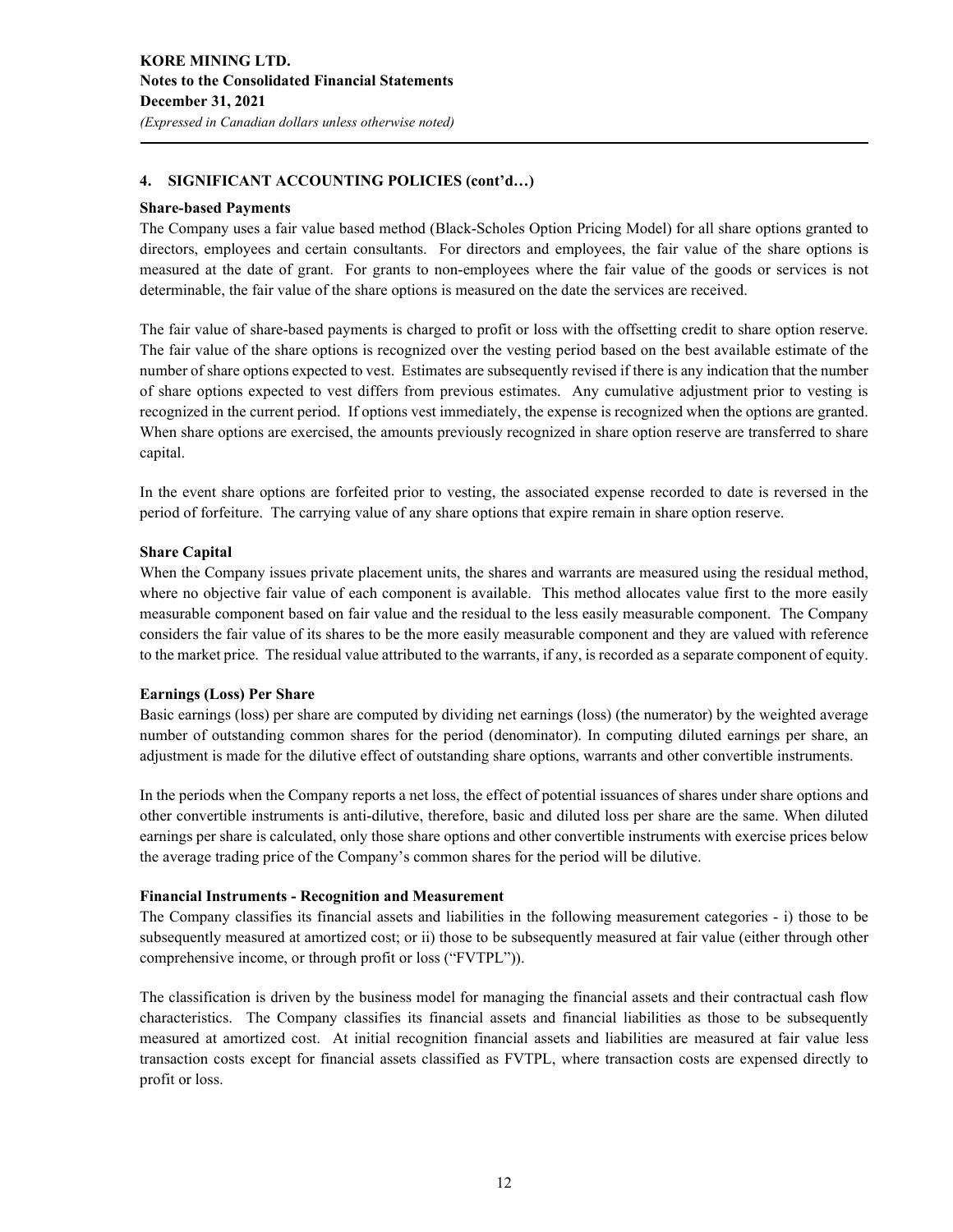#### **Flow-through shares**

The Company will from time to time, issue flow-through common shares to finance certain portions of its Canadian exploration program. Pursuant to the terms of the flow-through share agreements, these shares transfer the tax deductibility of qualifying resource expenditures to investors. On issuance, the Company bifurcates the flow-through share into i) a flow-through premium, equal to the estimated premium, if any, investors pay for the flow-through feature, which is recognized as a liability, and ii) share capital. Where the flow-through common share is issued as part of a unit, the value is first allocated between the unit and the flow-through premium, and then bifurcated between the common share and the warrant on a residual value basis. As qualified expenses are incurred the Company relieves the liability and recognizes the premium in profit or loss as other income. The Company may also be subject to a Part XII.6 tax on flow-through proceeds, renounced under the look-back rule, in accordance with Government of Canada flow-through regulations. When applicable, this tax is accrued as a financial expense until paid.

#### **Equipment**

Property and equipment assets are stated at cost less accumulated depreciation and accumulated impairment losses. The cost of an item consists of the purchase price plus any costs directly attributable to bringing the asset to the location and condition necessary for its intended use. Depreciation is recorded at the following rates: Vehicles 5 years straight line basis, Machinery and equipment 2-5 years straight line basis, and office leases 3 years straight line basis, being the term of the lease. An item of property and equipment is derecognized upon disposal or when no future economic benefits are expected to arise from the continued use of the asset. Any gain or loss arising on disposal of the asset, determined as the difference between the net disposal proceeds and the carrying amount of the asset, is recognized in profit or loss.

#### **Leases**

A contract is or contains a lease when the contract conveys a right to control the use of an identified asset for a period of time in exchange for consideration. The Company recognizes a right-of-use asset and lease liability at the lease commencement date. The right-of-use asset is initially measured at cost, and subsequently at cost less any accumulated depreciation and impairment losses, and adjusted for certain re-measurements of the lease liability. The cost of the right-of-use asset includes the amount of the initial measurement of the lease liability, any lease payments made at or before the commencement date, less any lease incentives received, any initial direct costs; and if applicable, an estimate of costs to be incurred by the Company in dismantling and removing the underlying asset, restoring the site on which it is located or restoring the underlying asset to the condition required by the terms and conditions of the lease. The carrying amount of the right-of-use asset is depreciated on a straight-line basis over the life of the lease. The lease liability is initially measured at the present value of the lease payments that are not paid at the commencement date, discounted using the interest rate implicit in the lease or, if that rate cannot be readily determined, the Company's incremental borrowing rate, which is estimated at 15%. The incremental borrowing rate reflects the rate of interest that the lessee would have to pay to borrow the funds necessary to obtain an asset of similar value in a similar economic environment with similar terms and conditions. Generally, the Company uses its incremental borrowing rate as the discount rate. The lease liability is subsequently increased by the interest cost on the lease liability and decreased by lease payments made. It is re-measured when there is a change in future lease payments arising from a change in an index or rate, a change in the estimate of the amount expected to be payable under a residual value guarantee, or, as appropriate, changes in the assessment of whether a purchase or extension option is reasonably certain to be exercised or a termination option is reasonably certain not to be exercised.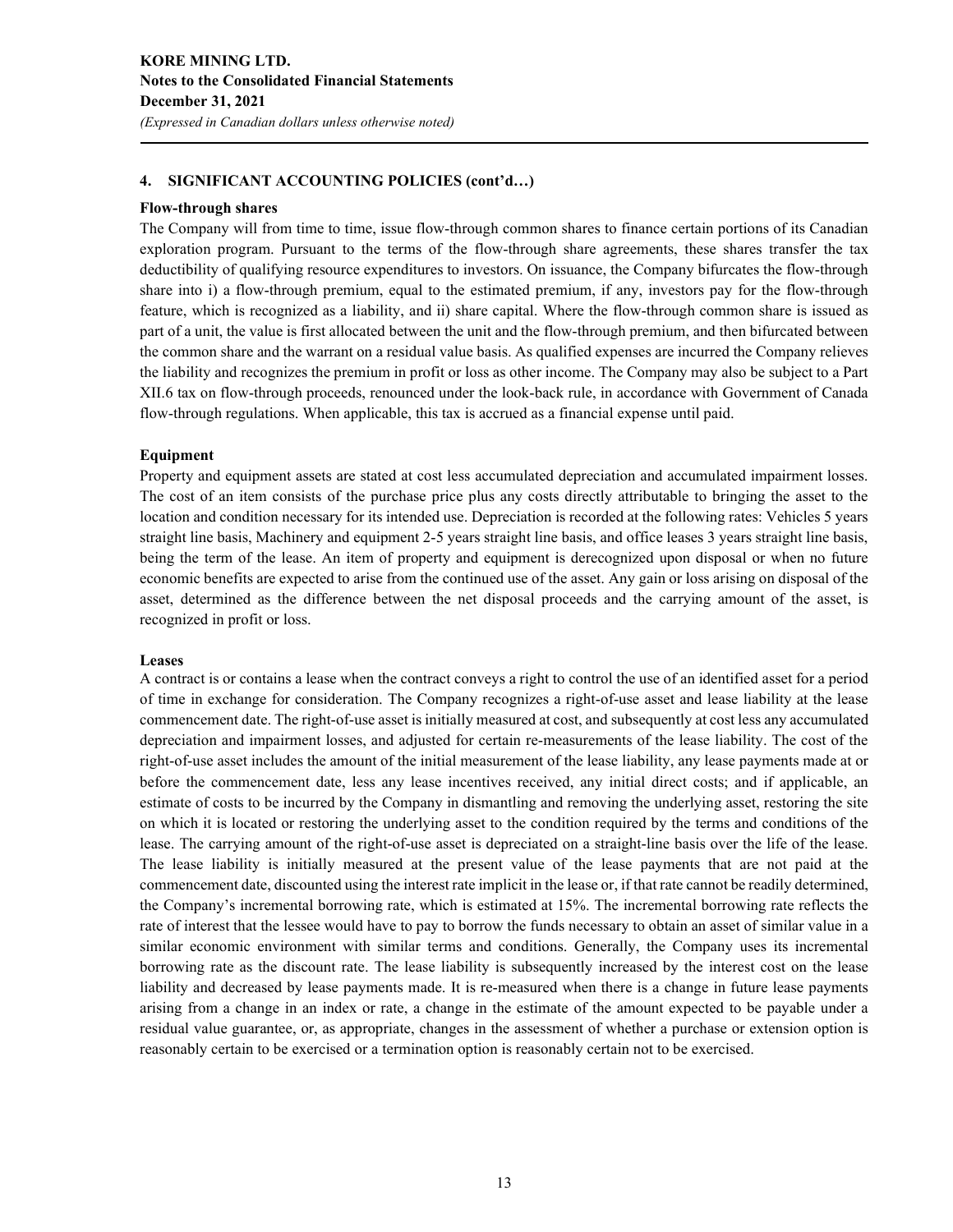#### **Leases (cont'd…)**

The Company does not recognize right-of-use assets and lease liabilities for leases of low-value assets and leases with lease terms that are less than 12 months. Lease payments associated with these leases are instead recognized as an expense over the lease term on either a straight-line basis, or another systematic basis if more representative of the pattern of benefit.

The Company has applied judgment to determine the lease term for some lease contracts in which it is a lessee that include renewal options. The assessment of whether the Company is reasonably certain to exercise such options impacts the lease term, which significantly affects the amount of lease liabilities and right-of-use assets recognized.

Right-of-use assets are presented in the same line item as property and equipment on the statement of financial position as it presents underlying assets of the same nature owned by the Company.

#### **5. SPINOUT OF KARUS GOLD**

In January 2021, the Company transferred its Canadian exploration properties, together with related assets, to Karus Gold in exchange for 53,112,455 shares of Karus Gold ("Spinout Shares"), which were immediately distributed to the shareholders of the Company pursuant to a statutory plan of arrangement (the "Spinout"). The Spinout Shares were distributed to shareholders of the Company as a return of capital on the basis of one Karus Gold share for every two KORE shares held.

In accordance with IFRIC 17, Distribution of Non-cash Assets to Owners, the Company recognized the distribution of the Karus shares to KORE shareholders at fair value with the difference between that value and the carrying amount of the net assets recorded in the statement of income. The fair value of the Karus shares was estimated to be \$10,435,000 which was recorded as a reduction of share capital.

The assets transferred to Karus Gold and net gain on distribution of Spinout Shares consisted of the following:

| S | 1,052,969<br>11,925 |
|---|---------------------|
|   |                     |
|   |                     |
|   | 15,000              |
|   | 1.079.894           |
|   | 10,435,000          |
|   | 9,355,106           |
|   |                     |

In connection with the Spinout, the Company loaned Karus Gold \$500,000 bearing simple interest of 8% per annum, which was repaid with accrued interest of \$5,700 during the year ended December 31, 2021. Karus Gold also issued the Company a 1% NSR on all projects transferred, not otherwise subject to an NSR. In addition, Karus Gold reimbursed the Company for \$407,242 of transaction costs which have been recorded as a reduction to general and administration, management fees and professional fees in profit and loss for the year ended December 31, 2021.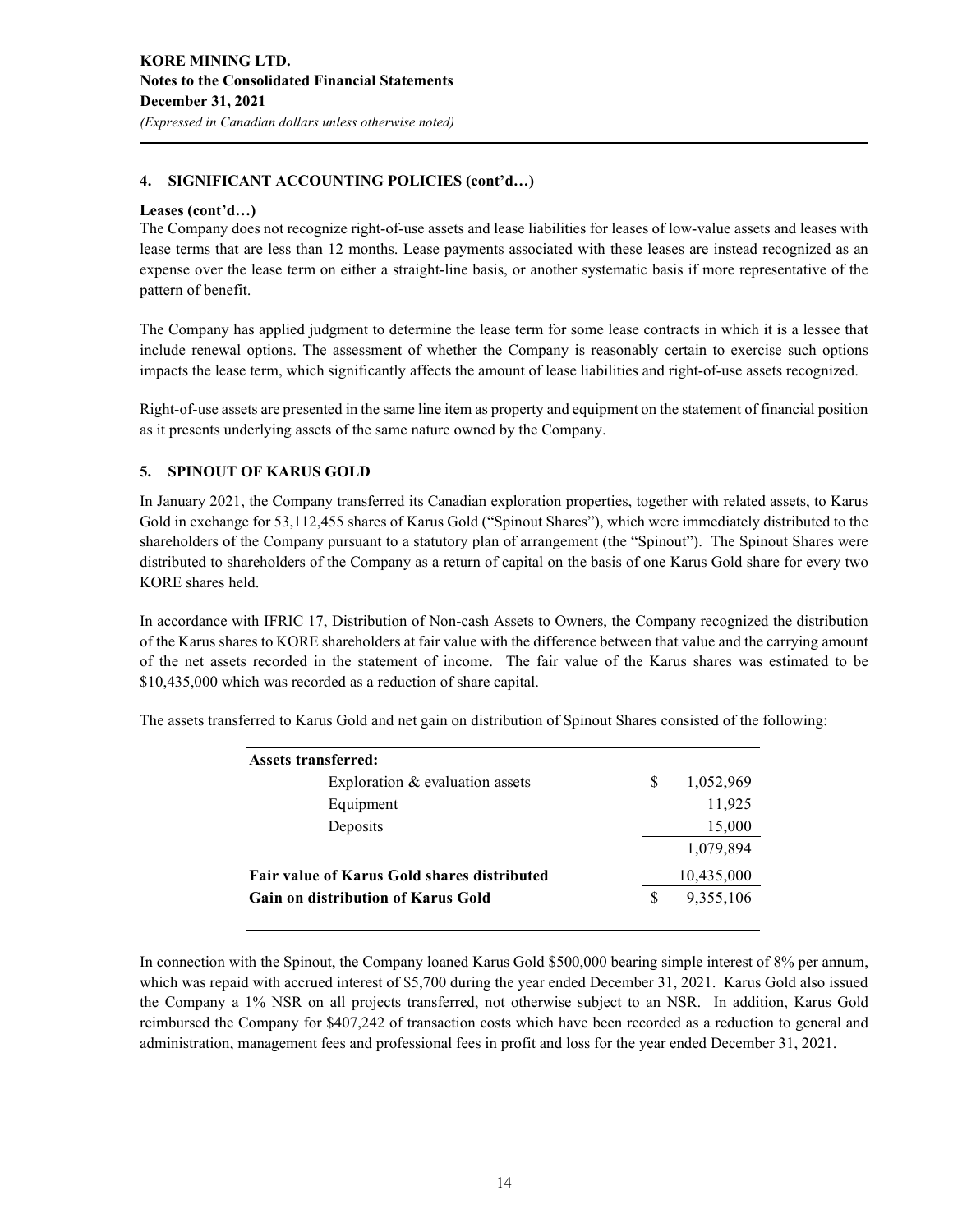# *(Expressed in Canadian dollars unless otherwise noted)*

#### **6. EQUIPMENT**

|                                  | <b>Right of Use - Office</b> |           |  |             |      |                          |  |          |  |  |
|----------------------------------|------------------------------|-----------|--|-------------|------|--------------------------|--|----------|--|--|
| Cost:                            |                              | Equipment |  | Vehicles    |      | Lease                    |  | Total    |  |  |
| <b>Balance December 31, 2020</b> | S                            | 4,500     |  | $60,752$ \$ |      | 121,374 \$               |  | 186,626  |  |  |
| Additions                        |                              | 68.234    |  | 43,949      |      | 190,049                  |  | 302,232  |  |  |
| Disposition to Karus Gold        |                              | (4,500)   |  | (9,500)     |      | $\overline{\phantom{a}}$ |  | (14,000) |  |  |
| Foreign exchange                 |                              | 1.162     |  | (2,297)     |      | (6.511)                  |  | (7,646)  |  |  |
| <b>Balance December 31, 2021</b> |                              | 69.396    |  | 92,904      | - \$ | 304,912 \$               |  | 467,212  |  |  |

|                                  | <b>Right of Use - Office</b> |            |  |            |  |                          |      |              |  |  |
|----------------------------------|------------------------------|------------|--|------------|--|--------------------------|------|--------------|--|--|
| <b>Accumulated depreciation:</b> |                              | Equipment  |  | Vehicles   |  | Lease                    |      | <b>Total</b> |  |  |
| <b>Balance December 31, 2020</b> | S                            | $1,125$ \$ |  | $6,011$ \$ |  | $13,150$ \$              |      | 20,286       |  |  |
| <b>Additions</b>                 |                              | 24,173     |  | 14,131     |  | 87,674                   |      | 125,978      |  |  |
| Disposition to Karus Gold        |                              | (1,125)    |  | (950)      |  | $\overline{\phantom{a}}$ |      | (2,075)      |  |  |
| Foreign exchange                 |                              | 110        |  | (80)       |  | (194)                    |      | (164)        |  |  |
| <b>Balance December 31, 2021</b> |                              | 24,283     |  | 19.112 \$  |  | 100.630                  | - \$ | 144,025      |  |  |
| Net book value                   |                              |            |  |            |  |                          |      |              |  |  |
| <b>Balance December 31, 2021</b> |                              | 45,113     |  | 73.792 \$  |  | 204,282                  | - \$ | 323,187      |  |  |

#### **7. MINERAL PROPERTIES**

The ending balance and summary of the changes to mineral properties (where applicable) for the year ended December 31, 2021 is as follows:

|                             | <b>Long Valley</b> | <b>Imperial</b> | <b>FG Gold</b>           |   | <b>Gold Creek</b> |    |              |
|-----------------------------|--------------------|-----------------|--------------------------|---|-------------------|----|--------------|
|                             | <b>USA</b>         | <b>USA</b>      | Canada                   |   | Canada            |    | <b>Total</b> |
| Balance, December 31, 2019  | 504,271            |                 | 370,607                  |   | 498,136           | S  | 1,373,014    |
| <b>Additions</b>            |                    | 1,412,700       | 184.226                  |   | ٠                 |    | 1,596,926    |
| Foreign exchange adjustment | (5.931)            | (128, 565)      | $\overline{\phantom{0}}$ |   | ۰                 |    | (134, 496)   |
| Balance, December 31, 2020  | 498,340            | ,284,135        | 554.833                  |   | 498,136           | S. | 2,835,444    |
| Transfer to Karus Gold      |                    |                 | (554, 833)               |   | (498, 136)        |    | (1,052,969)  |
| Foreign exchange adjustment | (7,301)            | (20,085)        | $\overline{\phantom{0}}$ |   |                   |    | (27, 386)    |
| Balance, December 31, 2021  | 491,039            | .264.050        | ۰                        | S | ۰                 | S  | 1,755,089    |

#### **Imperial Project**

In March 2017, the Company purchased Imperial USA Corp. which owns the Imperial project located in California. In settlement of the purchase price, the Company paid US\$150,000. The Company issued a 1% net smelter return royalty ("NSR") on the property in connection with this acquisition. The remaining payments under the agreement comprise US\$1,000,000 payable upon the announcement of a revised Preliminary Economic Assessment ("PEA") or similar report and US\$1,000,000 payable 30 days after the date that gold is poured from ore mined from the related properties. In April 2020, the Company announced the PEA results which triggered the obligation of US\$1,000,000 (\$1,412,700), which was paid in July 2020. The vendor has the option to receive shares in the Company in settlement of the remaining payment of US\$1,000,000 up to achieving a maximum 4.9% ownership interest in the Company, above which level further share consideration is at the option of the Company.

In addition, under the agreement, the Company has committed to incur US\$5 million in exploration and development expenditures, as defined, on the Imperial Project on or before March 2022, the fifth anniversary of the date of the Imperial Purchase Agreement, of which US\$5 million has been incurred and was acknowledged as fulfilled by the vendor in November 2021. In the event that the Company did not incur these expenditures within the given timeframe, the Company would have been required to pay US\$1,000,000 to the vendor.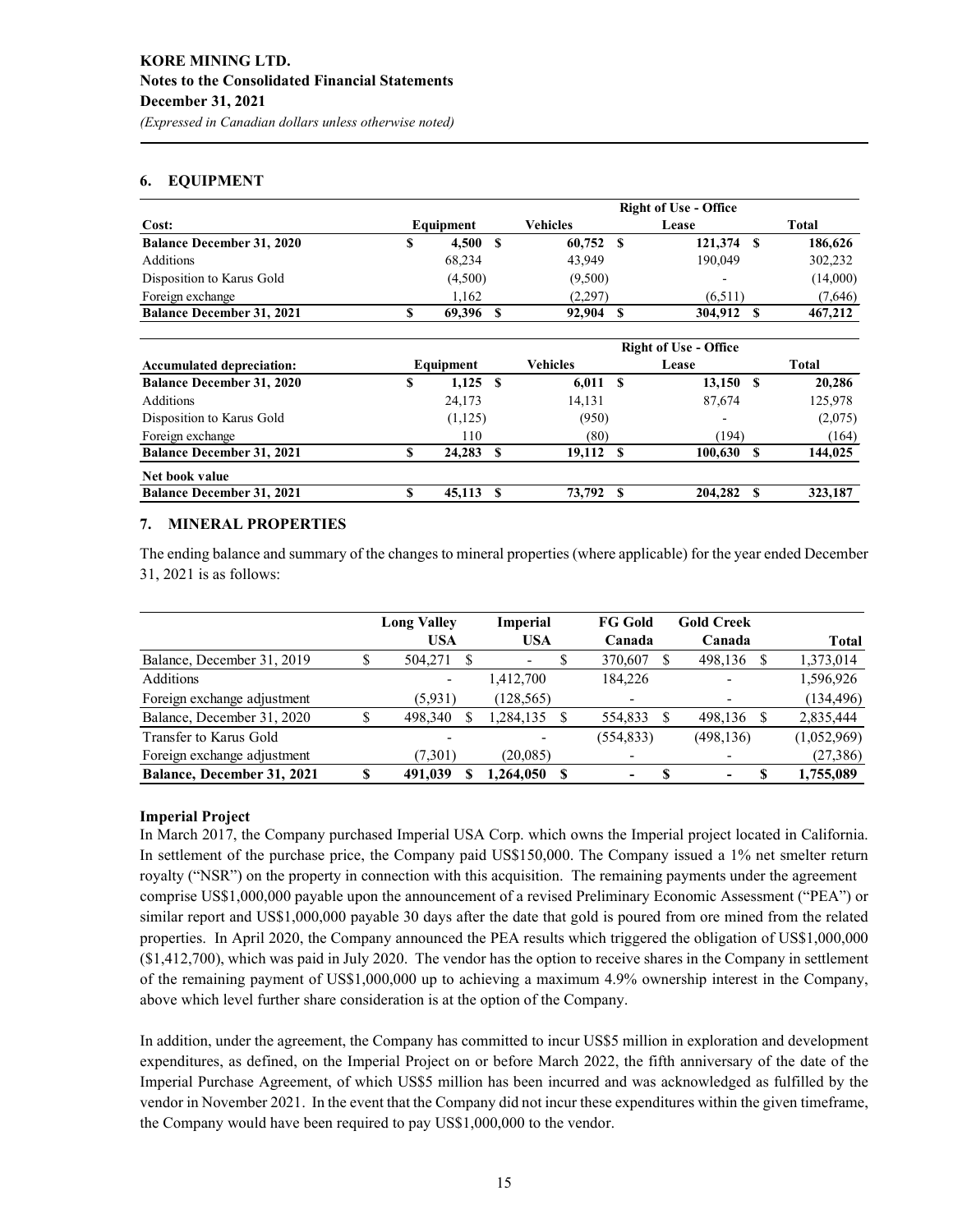#### **7. MINERAL PROPERTIES (cont'd…)**

#### **Imperial Project (cont'd…)**

In May 2019, the Company received an investment by Macquarie Bank Ltd and its affiliates (collectively, "Macquarie") of \$4,000,000. As part of the investment by Macquarie, Macquarie subscribed for 6,000,000 common shares and acquired a 1% NSR royalty (the "Macquarie Royalty") on the Imperial Project for a total cost of \$4,000,000. The agreement provides for certain rights for Macquarie to provide project development financing, rights of refusal and offer on additional royalty issuances and sales, and prescribes the proceeds to be used primarily to advance permitting of the Imperial Project.

#### **Long Valley Project**

In March 2017, the Company purchased certain mining claims in the Long Valley area of California with an upfront payment of US\$350,000 to the vendor. The remaining payments under the agreement comprise US\$500,000 due 30 days after commencement of commercial production and US\$500,000 payable on the 12 month anniversary of the commencement of commercial production. A US\$25,000 deposit was paid to the vendor prior to execution of the purchase agreement, which will be applied to the final payment, unless forfeited in the event the agreement is terminated. The vendor has the option to receive shares in the Company in settlement of the remaining payments.

The vendor retained a net smelter return royalty on the claims ("the Seller NSR"). The Seller NSR provides for a royalty of 0.5% when the price of gold is under US\$1,400/oz, 1.0% when the price of gold is between US\$1,401 to US\$1,600/oz and 2.0% when the price of gold is above US\$1,600/oz. The Company has the option to purchase back 1% of the royalty when the price of gold is above US\$1,600/oz for US\$2 million if purchased prior to the announcement of a feasibility study or for US\$4 million if repurchased prior to commencement of commercial production. In addition, there is a further 1% NSR payable to another third party.

#### **Canadian assets transferred to Karus**

In January 2021, the Company transferred its Canadian exploration properties, including FG Gold, Gold Creek and White Gold, to Karus Gold, pursuant to the spinout of Karus Gold (Note 5). In connection with this disposition, the Company recorded a decrease in capitalized exploration and evaluation assets of \$1,052,969.

Details of the exploration and evaluation expenses incurred are as follows:

|                                              | For the year ended<br>December 31, 2021 |    | For the year ended<br>December 31, 2020 |
|----------------------------------------------|-----------------------------------------|----|-----------------------------------------|
| Claim, staking, holding and taxes            | \$<br>909,156                           | -S | 521,517                                 |
| Drill program                                |                                         |    | 1,539,982                               |
| Engineering and development                  | 378,567                                 |    | 668,164                                 |
| Geophysics and ground prospecting            | 203,607                                 |    | 394,006                                 |
| Permitting and environment                   | 445,246                                 |    | 351,601                                 |
| Project administration and support           | 92,395                                  |    |                                         |
| Contractors, professional fees and wages     | 1,090,786                               |    | 1,090,551                               |
| Technical reports and studies                | 377,311                                 |    |                                         |
| Travel, logistics & camp costs               | 90,097                                  |    | 446,032                                 |
| Other recovery                               | (189,346)                               |    | (7,978)                                 |
| Recovery of costs in connection with Spinout | (11,939)                                |    |                                         |
|                                              | \$<br>3,385,880                         | S  | 5,003,875                               |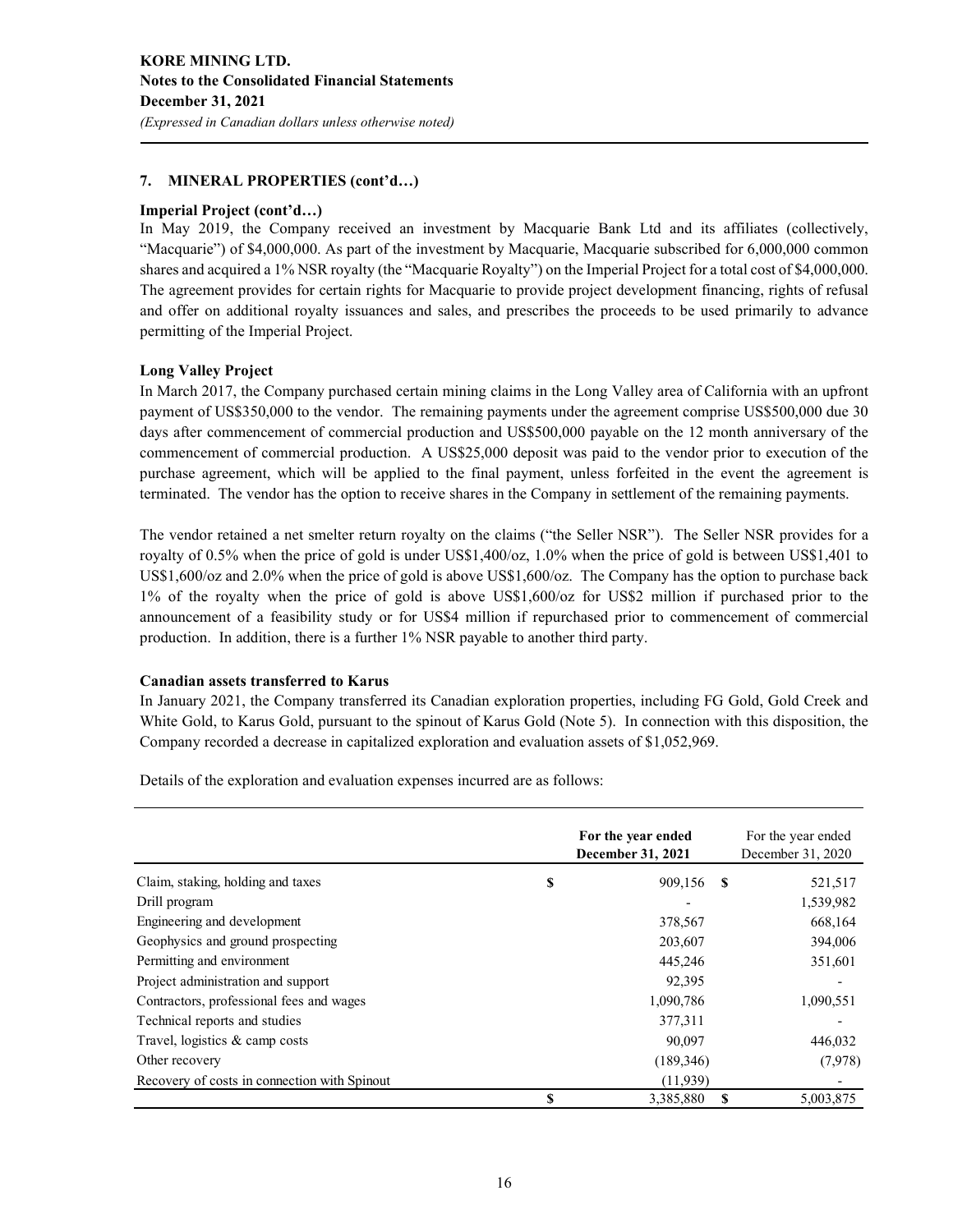## **8. LEASE LIABILITY**

| Balance, December 31, 2020 | S | 106,147    |
|----------------------------|---|------------|
| New lease liability        |   | 190,049    |
| Lease payments             |   | (104, 895) |
| Interest expense           |   | 26,164     |
| Foreign exchange           |   | (1,808)    |
| Balance, December 31, 2021 | S | 215,657    |

Effective September 2020, the Company entered into an office lease in Imperial County, California with a monthly payment of US\$3,150 for a period of three years.

Effective July 2021, the Company entered into an office lease in Vancouver, British Columbia with a monthly payment of \$9,559 for a period of 23 months.

The Company capitalized the leases in accordance with its accounting policy and recognized a corresponding right of use asset in capitalized assets.

#### **9. SHARE CAPITAL**

#### **Authorized**

Unlimited number of common shares with no par value.

During the year ended December 31, 2021, the Company:

- Distributed the Spinout Shares of Karus Gold to the shareholders of the Company with a value of \$10,435,000 (Note 5).
- Issued 316,668 common shares for gross proceeds of \$88,583 pursuant to the exercise of option exercises; the Company reallocated \$50,477 of share based compensation reserve to share capital in connection with the exercise of these options.
- Issued 15,767 common shares pursuant to the exercise of restricted share units.
- Issued 8,422,000 units at a price of \$0.95 per unit for gross proceeds of \$8,000,900, pursuant to a bought deal public offering, where each unit consisted of one common share and one half of a common share purchase warrant (each whole common share purchase warrant, a "Warrant"). Each Warrant entitles the holder to acquire one additional common share of the Company at a price of \$1.35 per share until June 18, 2023. The Company also issued 339,975 Warrants at a price of \$0.08 for gross proceeds of \$27,198 pursuant to an over-allotment option granted to the Underwriters. The net proceeds were allocated to shares and warrants on the basis of \$0.91 per share and \$0.08 per whole Warrant based on the terms of the over-allotment option. Pursuant to the terms of an agreement with the underwriters, ("Underwriters"), the Company paid a cash commission of \$446,946 and issued 468,751 brokers warrants with an exercise price of \$0.95 and a term of two years. The broker warrants were valued at \$121,547 based on the following Black Scholes assumptions: 0% dividend yield,75% expected volatility, 0.76% expected interest and a 2 year expected life. The Company also incurred cash share issuance costs of \$389,463 in connection with this offering.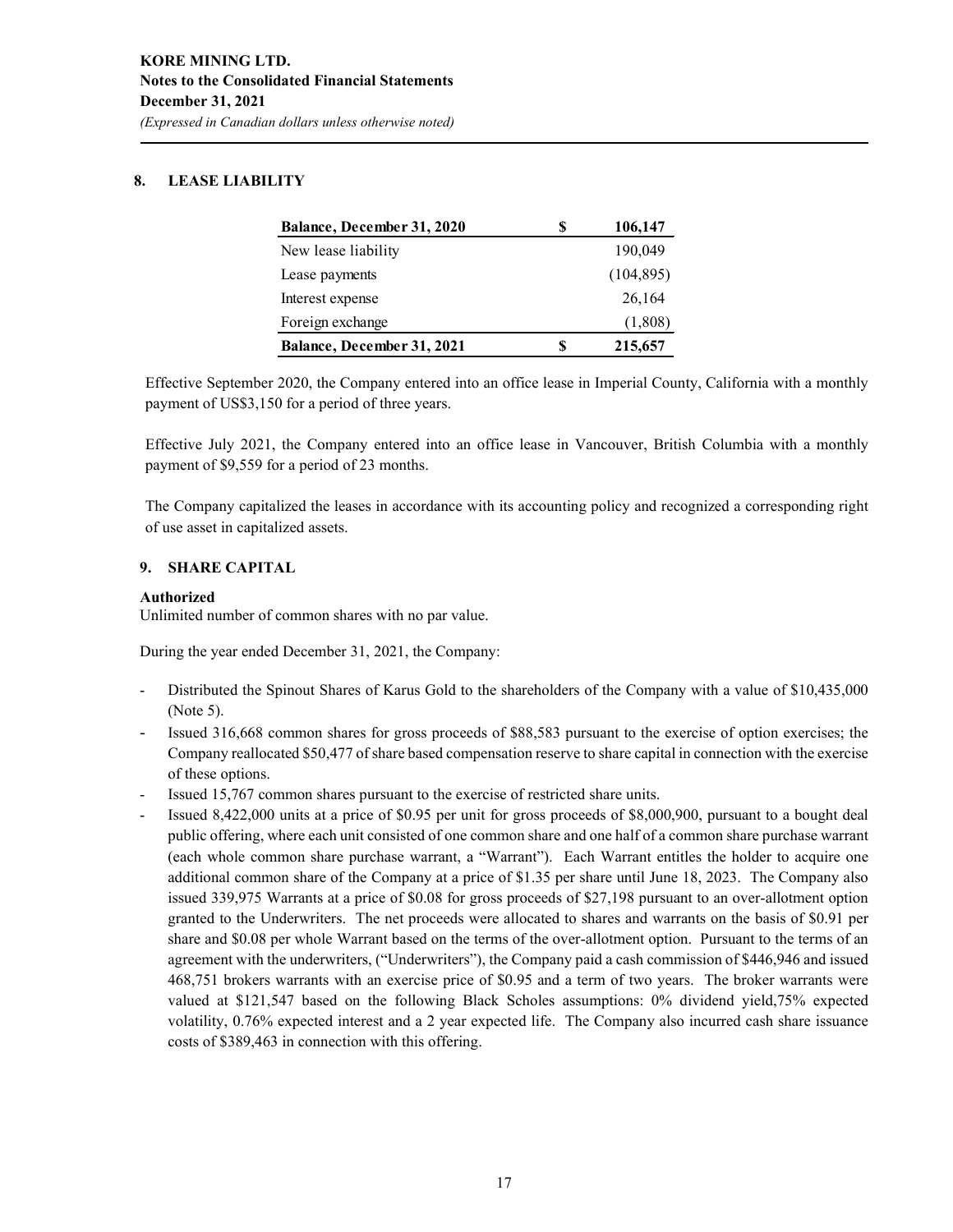# **Authorized (cont'd…)**

During the year ended December 31, 2020, the Company:

- Issued 6,666,666 common shares at a price of \$0.45 per common share for gross proceeds of \$3,000,000 pursuant to a private placement. The Company incurred cash share issuance costs of \$100,787 in connection with this financing.
- Issued a total of 1,133,332 shares for proceeds of \$266,666 pursuant to the exercise of options; the Company reallocated \$103,784 of share based compensation reserve to share capital in connection with the exercise of these options.
- Issued 2,433,000 shares for cash proceeds of \$1,739,434 pursuant to the exercise of warrants; the Company reallocated \$562,280 of warrant reserve and \$32,079 of share based compensation reserve to share capital in connection with the exercise of these warrants.
- Issued 6,000,000 units at a price of \$1.00 per unit ("Unit") pursuant to a private placement. Each unit consists of one share and one half share purchase warrant, where each whole warrant entitles the holder to acquire an additional share of the Company at a price of \$1.50 for a period of 24 months. The Company allocated \$951,442 to the warrants using the relative fair value method, where the fair value of the warrants was determined using Black Scholes with the following assumptions: interest rate of 0.31%, volatility of 75%, expected life of 2 years and a dividend yield of 0%. The Company incurred cash issuance costs of \$426,502 which was allocated on the same pro-rata allocation as the proceeds with \$358,870 allocated to shares and \$67,632 to warrants.
- Issued 1,000,000 flow through units at a price of \$1.50 per flow through unit ("FT Unit") pursuant to a private placement. Each FT Unit consists of one flow through share and one-half share purchase warrant, where each whole warrant entitles the holder to acquire an additional share of the Company at a price of \$1.50 for a period of 24 months. The Company allocated \$500,000 as the flow through premium and recorded this as its flow through liability. The Company then allocated \$158,574 to the warrants using the relative fair value method, where the fair value of the warrants was determined using Black Scholes with the following assumptions: interest rate of 0.4%, volatility of 75%, expected life of 3 years and a dividend yield of 0%.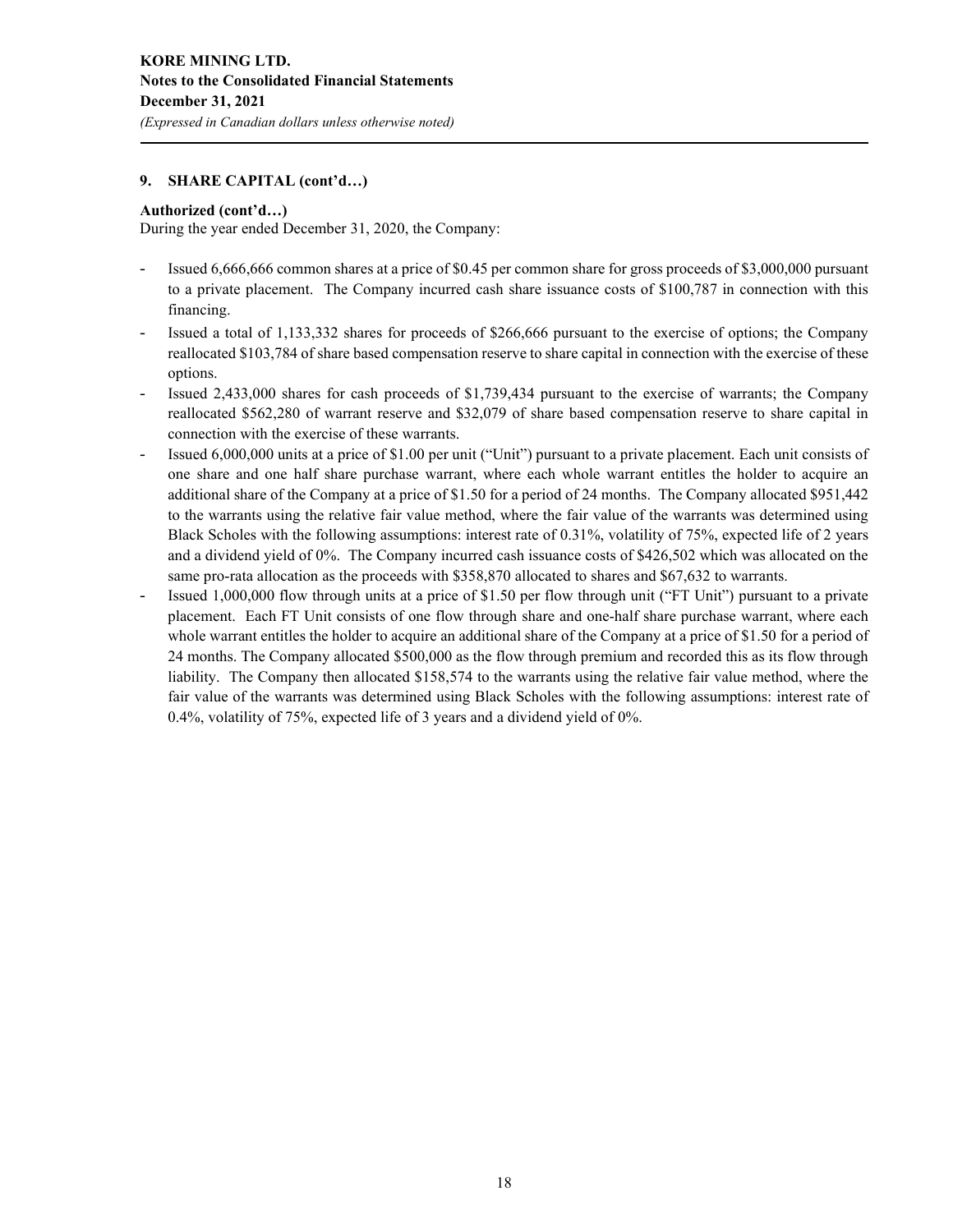#### **Stock Options**

Pursuant to a rolling stock option plan (the "Plan") for directors, officers, employees and consultants, the Company may reserve a maximum of 10% of the issued and outstanding listed common shares, with the exercise price to be determined on the date of issuance of the options. The term of options granted under the plan may not exceed five years and such options vest at terms to be determined by the board of directors at the time of the grant, but the exercise price shall not be less than the price determined by the policies of the stock exchange on which the Company's common shares are then listed.

A summary of stock option activity for the year ended December 31, 2021 is as follows:

| Balance, December 31, 2019        | <sup>\$</sup><br>7,800,000 | 0.27 |  |
|-----------------------------------|----------------------------|------|--|
| Granted                           | 1,700,000                  | 0.86 |  |
| Expired                           | (66, 666)                  | 1.50 |  |
| Exercised                         | (1, 133, 332)              | 0.24 |  |
| Balance, December 31, 2020        | 8,300,002                  | 0.38 |  |
| Granted                           | 2,575,000                  | 0.64 |  |
| Expired                           | (33, 334)                  | 1.50 |  |
| Exercised                         | (316, 668)                 | 0.28 |  |
| Forfeited                         | (250,000)                  | 0.62 |  |
| <b>Balance, December 31, 2021</b> | 10,275,000<br>S            | 0.44 |  |

As at December 31, 2021, the following stock options were outstanding:

| <b>Expiry date</b> | Number of options<br>outstanding | Number of options<br>exercisable | <b>Exercise price</b><br>\$ |  |
|--------------------|----------------------------------|----------------------------------|-----------------------------|--|
|                    |                                  |                                  |                             |  |
| November 1, 2023   | 1,250,000                        | 1,250,000                        | 0.50                        |  |
| January 13, 2024   | 2,000,000                        | 2,000,000                        | 0.14                        |  |
| May 9, 2024        | 150,000                          | 150,000                          | 0.25                        |  |
| July 3, 2024       | 2,600,000                        | 2,600,000                        | 0.27                        |  |
| July 29, 2024      | 375,000                          |                                  | 0.62                        |  |
| October 18, 2024   | 500,000                          | 500,000                          | 0.29                        |  |
| April 27, 2025     | 850,000                          | 583,333                          | 0.44                        |  |
| September 3, 2025  | 400,000                          | 266,666                          | 1.50                        |  |
| December 1, 2025   | 200,000                          | 200,000                          | 1.34                        |  |
| February 17, 2026  | 250,000                          | 83,333                           | 1.00                        |  |
| July 29, 2026      | 1,450,000                        | ٠                                | 0.62                        |  |
| November 16, 2026  | 250,000                          | -                                | 0.48                        |  |
|                    | 10,275,000                       | 7,633,332                        |                             |  |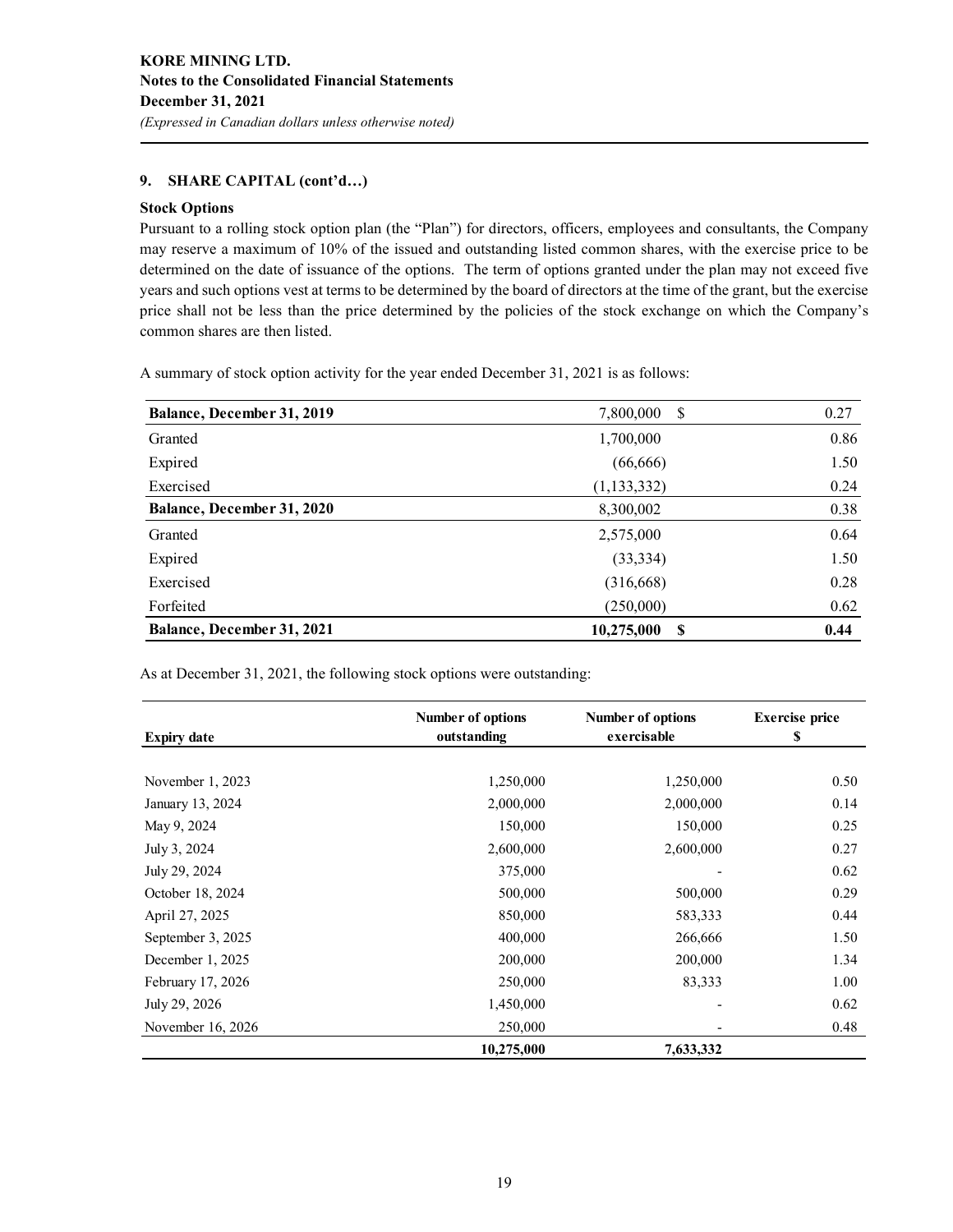#### **Warrants**

A summary of warrant activity for the year ended December 31, 2021:

| Balance, December 31, 2019 | 2,629,500<br>-S  | 0.75 |
|----------------------------|------------------|------|
| <b>Issued</b>              | 3,500,000        | 1.50 |
| Exercised                  | (2,433,000)      | 0.72 |
| Expired                    | (196, 500)       | 1.06 |
| Balance, December 31, 2020 | 3,500,000        | 1.50 |
| <b>Issued</b>              | 5,019,726        | 1.31 |
| Balance, December 31, 2021 | 8,519,726<br>- S | 1.39 |

As at December 31, 2021, the following warrants were outstanding:

| <b>Expiry date</b> | <b>Number of warrants</b><br>outstanding | <b>Exercise</b> price<br>S |
|--------------------|------------------------------------------|----------------------------|
| July 22, 2022      | 3,000,000                                | 1.50                       |
| July 28, 2022      | 500,000                                  | 1.50                       |
| June 18, 2023      | 4,550,975                                | 1.35                       |
| June 18, 2023      | 468,751                                  | 0.95                       |
|                    | 8,519,726                                |                            |

#### **Restricted Share Units**

In October 2020, the Company's shareholders approved the Omnibus Plan ("Omnibus Plan"), which is a fixed plan that reserves for issuance a maximum of 10,605,828 common shares as equity-based compensation awards. Together with the 10% rolling stock option plan, only a maximum of 10% of instruments under the Omnibus Plan and Option Plan may be granted to insiders. Awards under the plan may be granted in a form as designated by the Board, including restricted share units, deferred share units and other performance based instruments.

A summary of restricted share unit activity for the year ended December 31, 2021:

|                                   | Number of<br><b>RSUs</b> |
|-----------------------------------|--------------------------|
| Balance, December 31, 2019        | $\overline{\phantom{0}}$ |
| Granted                           | 248,000                  |
| <b>Balance, December 31, 2020</b> | 248,000                  |
| Exercised                         | (15,767)                 |
| <b>Balance, December 31, 2021</b> | 232,233                  |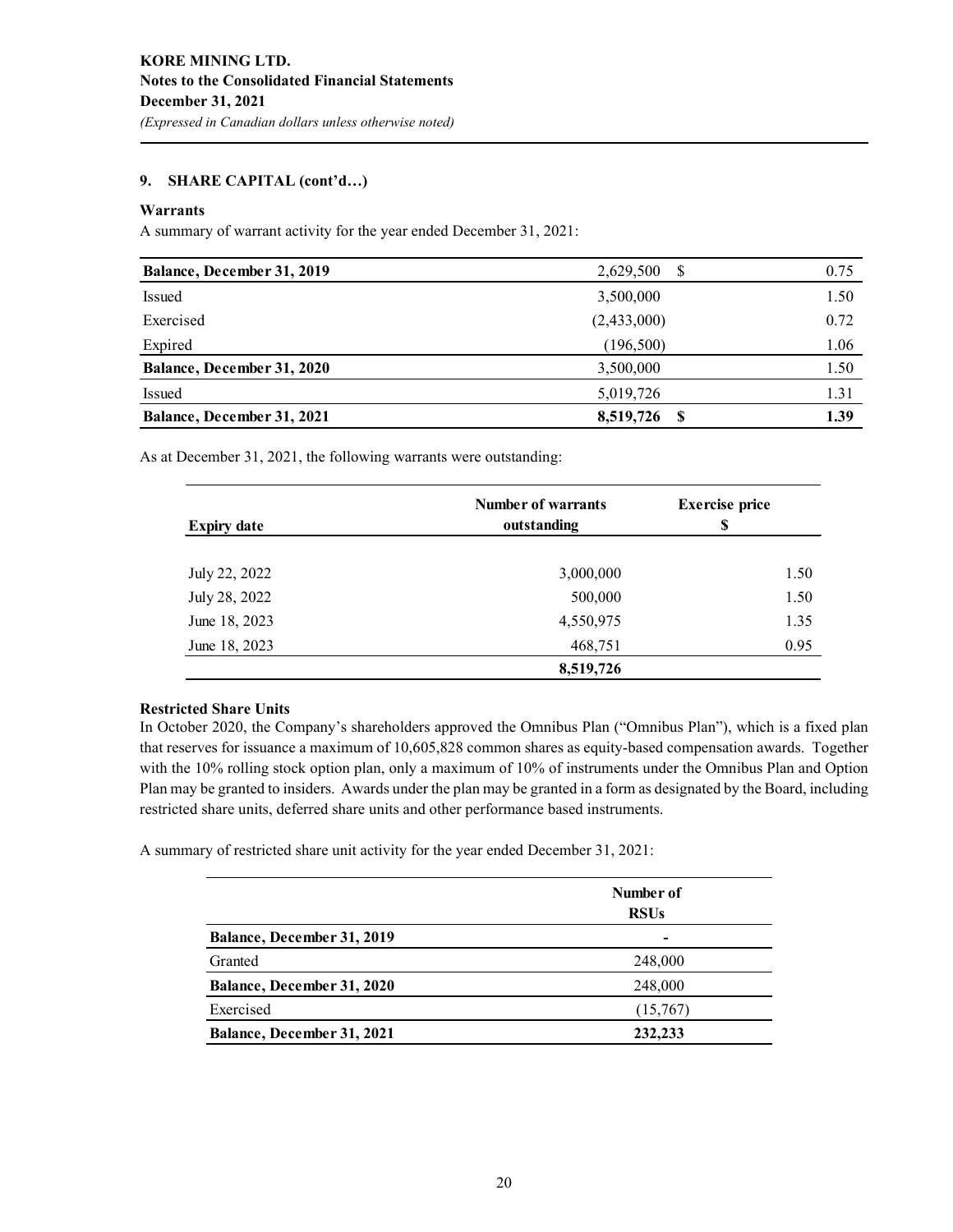#### **Restricted Share Units (cont'd…)**

As at December 31, 2021, the following restricted share units were outstanding:

|                    | <b>RSUs</b> | Number of Number of<br><b>RSUs</b> |  |
|--------------------|-------------|------------------------------------|--|
| <b>Expiry date</b> |             | outstanding exercisable            |  |
| December 30, 2023  | 232,233     | 192,233                            |  |
|                    | 232,233     | 192,233                            |  |

#### **Share-Based Compensation**

During the year ended December 31, 2021, the Company granted 2,575,000 options to employees, consultants and management (2020 - 1,700,000) with a Black-Scholes valuation of \$958,784 (2020 - \$734,659) or \$0.37 (2020 - \$0.45) per stock option. The Company recognized \$817,657 (2020 - \$538,459) as share-based payments expense in relation to the vesting of options for the year ended December 31, 2021.

Share-based payments expense was determined using the following weighted average assumptions:

|                         | December 31, 2021 | December 31, 2020 |
|-------------------------|-------------------|-------------------|
| Risk free interest rate | $0.89\%$          | $0.41\%$          |
| Expected life           | 4.5               | 4.1               |
| Annualized volatility   | 75%               | 75%               |
| Dividend rate           | $0\%$             | $0\%$             |

During the year ended December 31, 2021, the Company did not grant any RSUs, however recorded an expense of \$388,806 (2020 - \$45,375) in connection with the vesting of RSUs granted prior to December 31, 2020, which is included in share-based payments.

### **10. RELATED PARTY TRANSACTIONS AND BALANCES**

#### **Related Party Transactions**

As at December 31, 2021, there was \$141,312 included in receivables as due from Karus Gold for reimbursement of general and administrative costs for the period from January 26, 2021 to December 31, 2021.

Amounts owing to related parties are unsecured, non-interest bearing and due on demand. As at December 31, 2021, \$110,860 (2020 - \$3,285) is due and \$nil (2020 - \$312,500) has been accrued as payable to related parties.

#### **Key Management Compensation**

Key management are those personnel having the authority and responsibility for planning, directing and controlling the Company and include the Chairman, President & Chief Executive Officer, Chief Financial Officer, Chief Operating Officer and Directors. For the year ended December 31, 2021, total key management compensation was \$1,873,722 (2020 - \$1,434,011), which includes management fees and salaries of \$1,132,055 (2020 - \$1,096,797), and share-based compensation of \$741,667 (2020 - \$337,214).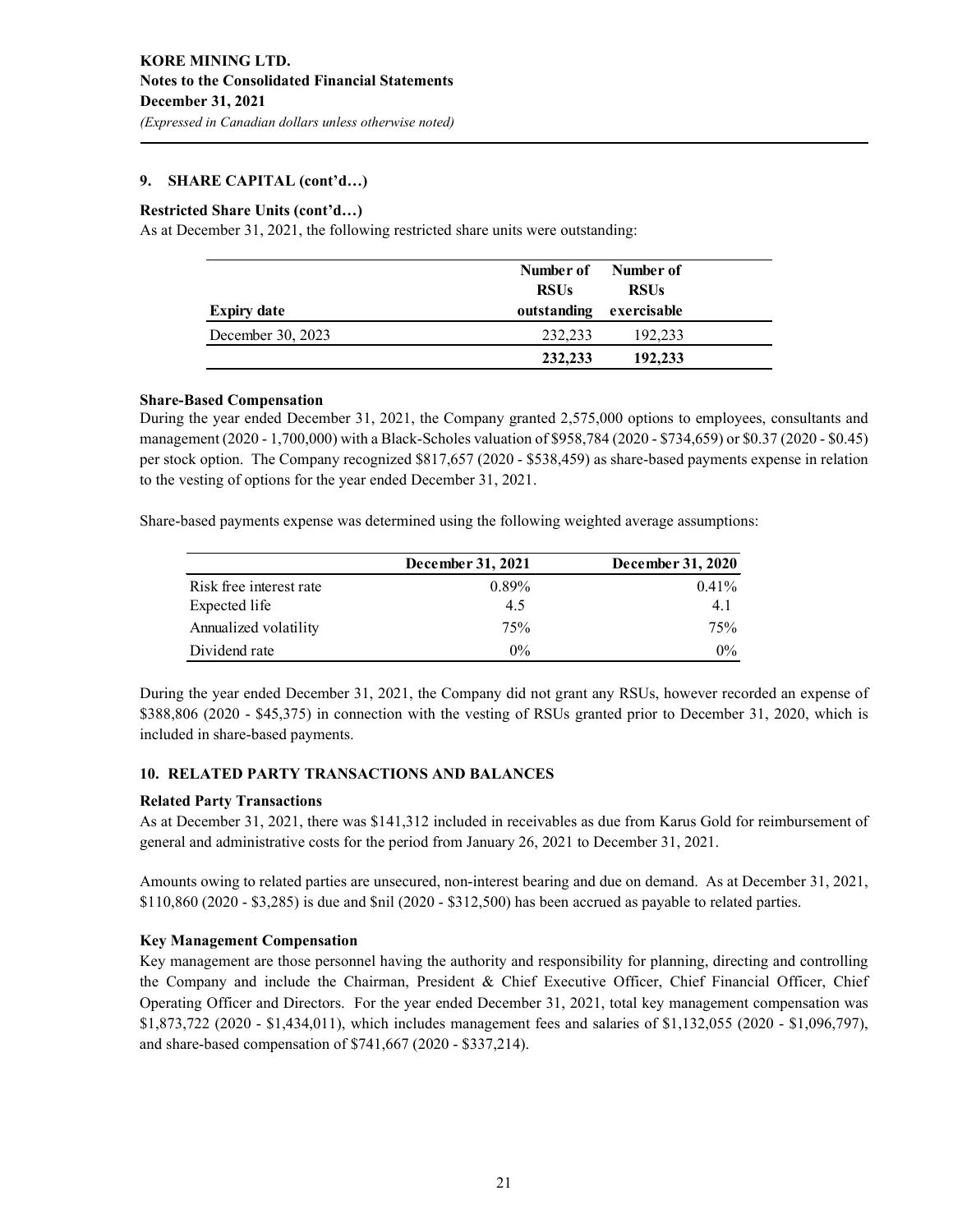### **11. MANAGEMENT OF CAPITAL**

The Company considers items within equity as capital.

The Company's objective when managing capital is to maintain corporate and administrative functions necessary to support the Company's operations; to perform mineral exploration activities on the Company's exploration projects; and to seek out and acquire new projects of merit.

The Company manages its capital structure in a manner that is intended to provide sufficient funding for operational and capital expenditure activities. When necessary, the Company may seek to secure funds, through debt funding or equity capital raised. There can be no assurances that the Company will be able to obtain debt or equity capital in the future. (See Note 2).

The Company does not pay dividends and has no long-term debt or bank credit facility. The Company is not subject to any externally imposed capital requirements. There have not been any changes to the Company's capital management policy during the period.

#### **12. RISK MANAGEMENT**

#### **Financial Risk Management**

The Company may be exposed to risks of varying degrees of significance which could affect its ability to achieve its strategic objectives. The main objectives of the Company's risk management processes are to ensure that risks are properly identified and that the capital base is adequate in relation to those risks. The principal risks to which the Company is exposed are described below.

#### **a. Credit Risk**

Credit risk is the risk of potential loss to the Company if a counterparty to a financial instrument fails to meet its contractual obligations. The Company's credit risk is primarily attributable to its cash and cash equivalents.

The Company has assessed its exposure to credit risk on its cash and cash equivalents and has determined that such risk is minimal. The majority of the Company's cash is held with reputable financial institutions in Canada.

#### **b. Liquidity Risk**

Liquidity risk is the risk that the Company is not able to meet its financial obligations as they fall due. As at December 31, 2021, the Company had working capital of \$2,944,139 and it does not have any long term monetary liabilities. The Company will seek additional financing through debt or equity offerings, but there can be no assurance that such financing will be available on terms acceptable to the Company or at all. The Company's approach to managing liquidity risk is to endeavor to ensure that it will have sufficient liquidity to meet liabilities when they fall due. As at December 31, 2021, the Company had cash of \$3,592,702 to settle current liabilities of \$961,351. The Company's financial liabilities have contractual maturities of 30 days or are due on demand and are subject to normal trade terms. See Note 2.

#### **c. Interest Rate Risk**

Interest rate risk is the risk arising from the effect of changes in prevailing interest rates on the Company's financial instruments. The Company holds its cash and cash equivalents on which it earns variable rates of interest, and may therefore be subject to a certain amount of risk, though this risk is immaterial.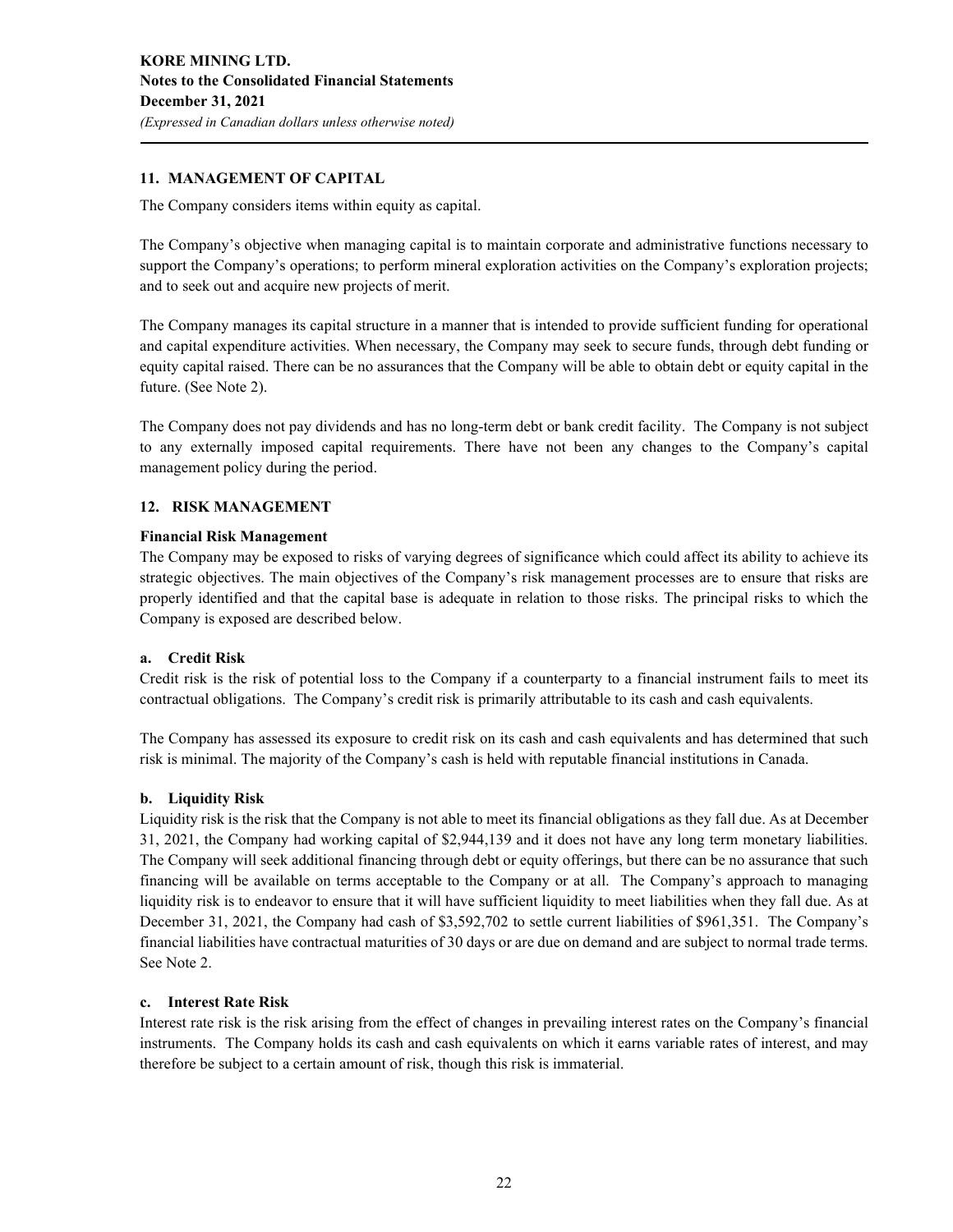### **12. RISK MANAGEMENT (cont'd…)**

#### **Financial Risk Management (cont'd…)**

#### **d. Foreign Currency Risk**

Foreign currency risk is the risk that the fair value of, or future cash flows from, the Company's financial instruments will fluctuate because of changes in foreign exchange rates. The Company maintains its cash reserves in Canadian and United States dollars. The portion of the Company's funds held in US dollars are subject to fluctuations in foreign exchange rates.

At December 31, 2021, the Company has certain monetary items denominated in United States dollars. Based on these net exposures, a 10% appreciation or depreciation of the Canadian dollar against the United States dollar would result in an increase or decrease of \$46,257 in the Company's net loss.

#### **Fair Values**

The carrying values of cash, deposits and other receivables and trade and other accounts payable approximate fair values due to their short-term to maturity nature.

#### **13. SEGMENTED INFORMATION**

The Company operates in one reportable operating segment, being the acquisition, exploration, and development of exploration and evaluation properties in the United States. The following table shows the geographic breakdown of the Company's non-current assets:

|                    |        | December 31, 2021 |     |           |              |           |
|--------------------|--------|-------------------|-----|-----------|--------------|-----------|
|                    | Canada |                   | USA |           | <b>Total</b> |           |
| Mineral properties |        | -                 |     | 1,755,089 |              | 1,755,089 |
| Equipment          |        | 138.374           |     | 184,813   |              | 323,187   |
| Total              |        | 138,374           |     | 1,939,902 |              | 2,078,276 |

|                    | December 31, 2020 |           |     |           |       |           |
|--------------------|-------------------|-----------|-----|-----------|-------|-----------|
|                    | Canada            |           | USA |           | Total |           |
| Mineral properties |                   | 1,052,969 |     | 1,782,475 |       | 2,835,444 |
| Equipment          |                   | 11.925    |     | 154,415   |       | 166,340   |
| Total              | ¢                 | 1,064,894 | S   | 1,936,890 | \$    | 3,001,784 |